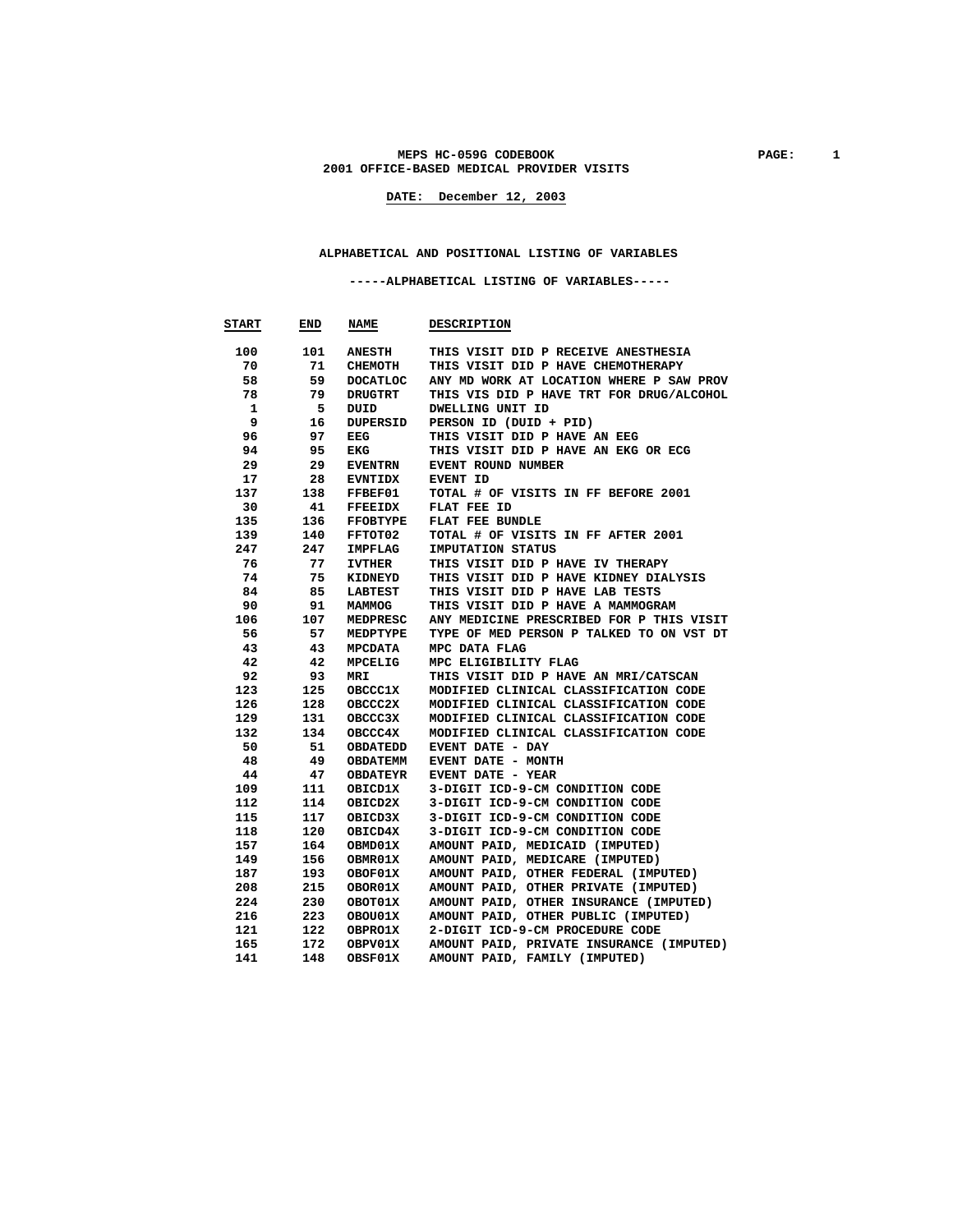#### MEPS HC-059G CODEBOOK PAGE: 2  **2001 OFFICE-BASED MEDICAL PROVIDER VISITS**

**DATE: December 12, 2003**

#### **ALPHABETICAL AND POSITIONAL LISTING OF VARIABLES**

 **-----ALPHABETICAL LISTING OF VARIABLES-----** 

| <b>START</b> | END | NAME            | <b>DESCRIPTION</b>                       |
|--------------|-----|-----------------|------------------------------------------|
|              |     |                 |                                          |
| 194          | 200 | OBSL01X         | AMOUNT PAID, STATE & LOCAL GOV (IMPUTED) |
| 239          | 246 | OBTC01X         | HHLD REPORTED TOTAL CHARGE (IMPUTED)     |
| 180          | 186 | OBTR01X         | AMOUNT PAID, TRICARE (IMPUTED)           |
| 173          | 179 | OBVA01X         | AMOUNT PAID, VETERANS (IMPUTED)          |
| 201          | 207 | OBWC01X         | AMOUNT PAID, WORKERS COMP (IMPUTED)      |
| 231          | 238 | OBXP01X         | SUM OF OBSF01X - OBOT01X (IMPUTED)       |
| 66           | 67  | OCCUPTH         | THIS VIS DID P HAVE OCCUPATIONAL THERAPY |
| 102          | 103 | <b>OTHSVCE</b>  | THIS VISIT DID P HAVE OTH DIAG TEST/EXAM |
| 248          | 259 | <b>PERWT01F</b> | FINAL PERSON LEVEL WEIGHT, 2001          |
| 64           | 65  | PHYSTH          | THIS VISIT DID P HAVE PHYSICAL THERAPY   |
| 6            | 8   | PID             | PERSON NUMBER                            |
| 82           | 83  | PSYCHOTH        | DID P HAVE PSYCHOTHERAPY/COUNSELING      |
| 72           | 73  | <b>RADIATTH</b> | THIS VISIT DID P HAVE RADIATION THERAPY  |
| 80           | 81  | RCVSHOT         | THIS VISIT DID P RECEIVE AN ALLERGY SHOT |
|              |     |                 |                                          |
| 98           | 99  | RCVVAC          | THIS VISIT DID P RECEIVE A VACCINATION   |
| 54           | 55  | SEEDOC          | DID P TALK TO MD THIS VISIT/PHONE CALL   |
| 52           | 53  | SEETLKPV        | DID P VISIT PROV IN PERSON OR TELEPHONE  |
| 86           | 87  | <b>SONOGRAM</b> | THIS VISIT DID P HAVE SONOGRAM OR ULTRSD |
| 68           | 69  | SPEECHTH        | THIS VISIT DID P HAVE SPEECH THERAPY     |
| 104          | 105 | <b>SURGPROC</b> | WAS SURG PROC PERFORMED ON P THIS VISIT  |
| 108          | 108 | VAPLACE         | VA FACILITY FLAG                         |
| 263          | 264 | VARPSU01        | VARIANCE ESTIMATION PSU, 2001            |
| 260          | 262 | VARSTR01        | VARIANCE ESTIMATION STRATUM, 2001        |
| 60           | 61  | VSTCTGRY        | BEST CATEGORY FOR CARE P RECV ON VST DT  |
| 62           | 63  | VSTRELCN        | THIS VST/PHONE CALL RELATED TO SPEC COND |
| 88           | 89  | <b>XRAYS</b>    | THIS VISIT DID P HAVE X-RAYS             |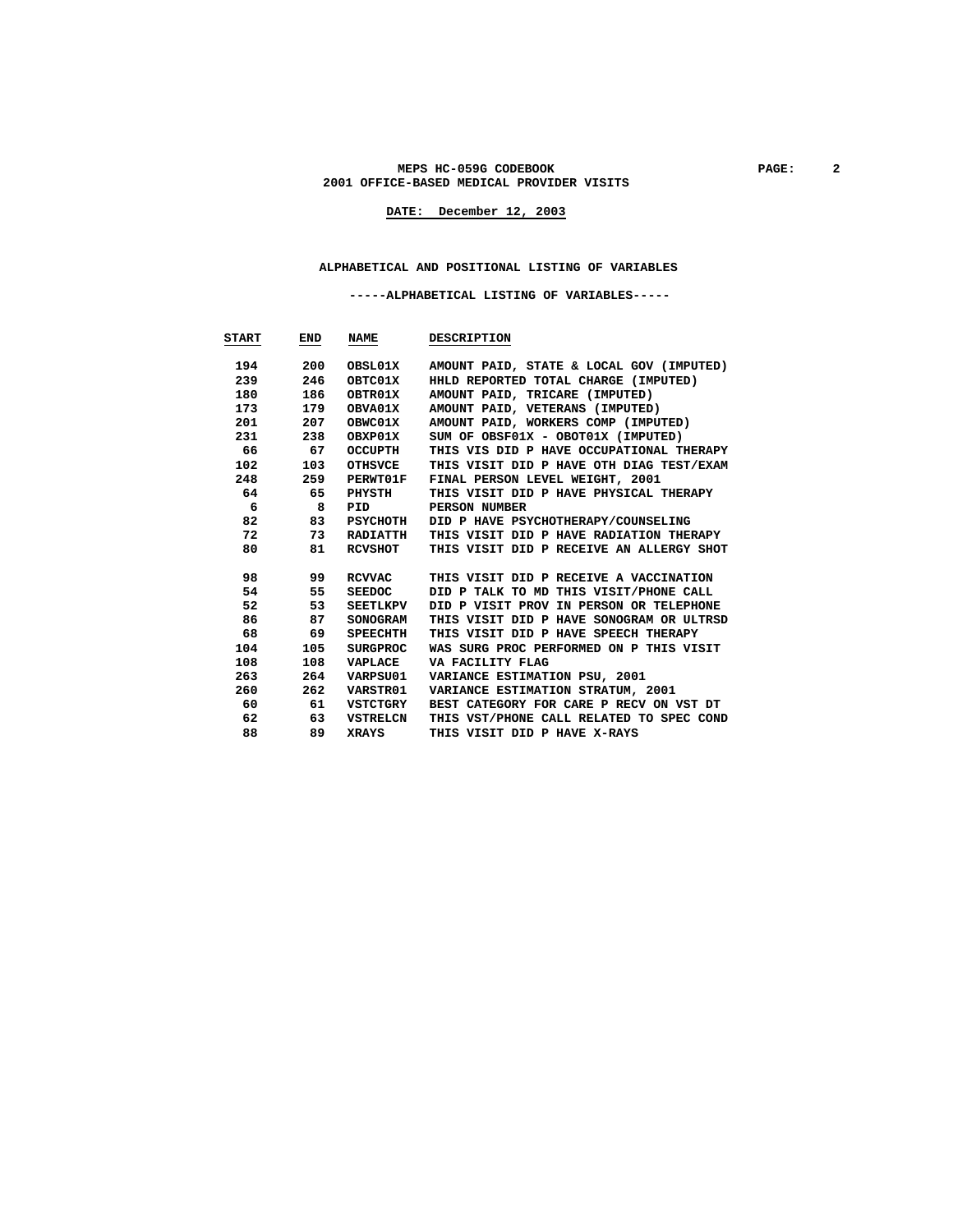#### **MEPS HC-059G CODEBOOK PAGE: 3 2001 OFFICE-BASED MEDICAL PROVIDER VISITS**

**DATE: December 12, 2003**

#### **ALPHABETICAL AND POSITIONAL LISTING OF VARIABLES**

 **-----POSITIONAL LISTING OF VARIABLES-----** 

| <b>START</b> | END | <b>NAME</b>     | <b>DESCRIPTION</b>                       |
|--------------|-----|-----------------|------------------------------------------|
| 1            | 5   | DUID            | DWELLING UNIT ID                         |
| 6            | 8   | PID             | PERSON NUMBER                            |
| 9            | 16  | DUPERSID        | PERSON ID (DUID + PID)                   |
| 17           | 28  | <b>EVNTIDX</b>  | EVENT ID                                 |
| 29           | 29  | <b>EVENTRN</b>  | EVENT ROUND NUMBER                       |
| 30           | 41  | <b>FFEEIDX</b>  | FLAT FEE ID                              |
| 42           | 42  | MPCELIG         | MPC ELIGIBILITY FLAG                     |
| 43           | 43  | <b>MPCDATA</b>  | MPC DATA FLAG                            |
| 44           | 47  | <b>OBDATEYR</b> | EVENT DATE - YEAR                        |
| 48           | 49  | <b>OBDATEMM</b> | EVENT DATE - MONTH                       |
| 50           | 51  | OBDATEDD        | EVENT DATE - DAY                         |
| 52           | 53  | SEETLKPV        | DID P VISIT PROV IN PERSON OR TELEPHONE  |
| 54           | 55  | <b>SEEDOC</b>   | DID P TALK TO MD THIS VISIT/PHONE CALL   |
| 56           | 57  | MEDPTYPE        | TYPE OF MED PERSON P TALKED TO ON VST DT |
|              | 59  |                 |                                          |
| 58           |     | <b>DOCATLOC</b> | ANY MD WORK AT LOCATION WHERE P SAW PROV |
| 60           | 61  | VSTCTGRY        | BEST CATEGORY FOR CARE P RECV ON VST DT  |
| 62           | 63  | VSTRELCN        | THIS VST/PHONE CALL RELATED TO SPEC COND |
| 64           | 65  | PHYSTH          | THIS VISIT DID P HAVE PHYSICAL THERAPY   |
| 66           | 67  | OCCUPTH         | THIS VIS DID P HAVE OCCUPATIONAL THERAPY |
| 68           | 69  | <b>SPEECHTH</b> | THIS VISIT DID P HAVE SPEECH THERAPY     |
| 70           | 71  | CHEMOTH         | THIS VISIT DID P HAVE CHEMOTHERAPY       |
| 72           | 73  | <b>RADIATTH</b> | THIS VISIT DID P HAVE RADIATION THERAPY  |
| 74           | 75  | KIDNEYD         | THIS VISIT DID P HAVE KIDNEY DIALYSIS    |
| 76           | 77  | <b>IVTHER</b>   | THIS VISIT DID P HAVE IV THERAPY         |
| 78           | 79  | DRUGTRT         | THIS VIS DID P HAVE TRT FOR DRUG/ALCOHOL |
| 80           | 81  | <b>RCVSHOT</b>  | THIS VISIT DID P RECEIVE AN ALLERGY SHOT |
| 82           | 83  | PSYCHOTH        | DID P HAVE PSYCHOTHERAPY/COUNSELING      |
| 84           | 85  | <b>LABTEST</b>  | THIS VISIT DID P HAVE LAB TESTS          |
| 86           | 87  | <b>SONOGRAM</b> | THIS VISIT DID P HAVE SONOGRAM OR ULTRSD |
| 88           | 89  | XRAYS           | THIS VISIT DID P HAVE X-RAYS             |
| 90           | 91  | MAMMOG          | THIS VISIT DID P HAVE A MAMMOGRAM        |
| 92           | 93  | MRI             | THIS VISIT DID P HAVE AN MRI/CATSCAN     |
| 94           | 95  | EKG             | THIS VISIT DID P HAVE AN EKG OR ECG      |
| 96           | 97  | EEG             | THIS VISIT DID P HAVE AN EEG             |
| 98           | 99  | <b>RCVVAC</b>   | THIS VISIT DID P RECEIVE A VACCINATION   |
| 100          | 101 | <b>ANESTH</b>   | THIS VISIT DID P RECEIVE ANESTHESIA      |
| 102          | 103 | <b>OTHSVCE</b>  | THIS VISIT DID P HAVE OTH DIAG TEST/EXAM |
| 104          | 105 | SURGPROC        | WAS SURG PROC PERFORMED ON P THIS VISIT  |
| 106          | 107 | MEDPRESC        | ANY MEDICINE PRESCRIBED FOR P THIS VISIT |
| 108          | 108 | VAPLACE         | VA FACILITY FLAG                         |
| 109          | 111 | OBICD1X         | 3-DIGIT ICD-9-CM CONDITION CODE          |
| 112          | 114 | OBICD2X         | 3-DIGIT ICD-9-CM CONDITION CODE          |
| 115          | 117 | OBICD3X         | 3-DIGIT ICD-9-CM CONDITION CODE          |
| 118          | 120 | OBICD4X         | 3-DIGIT ICD-9-CM CONDITION CODE          |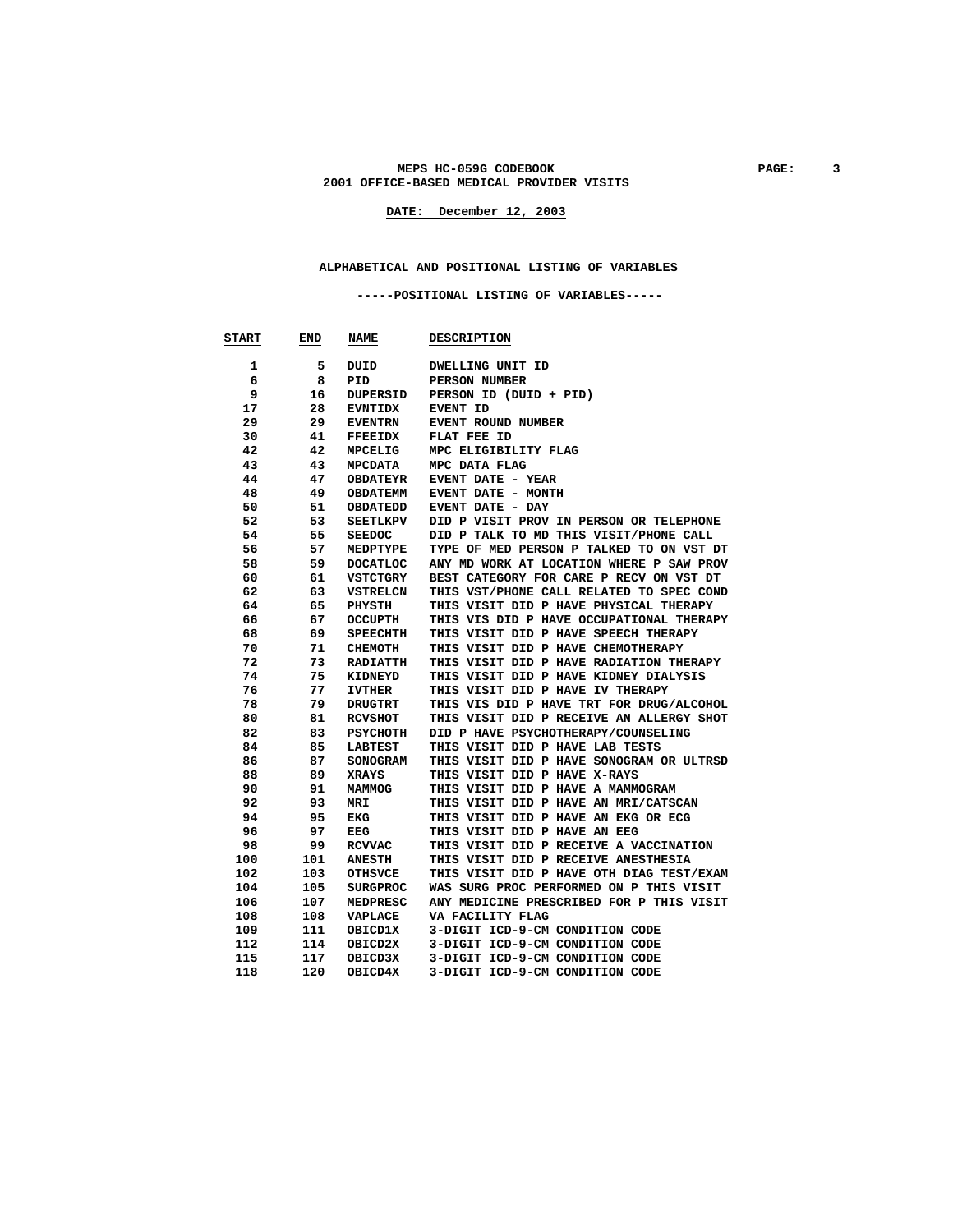#### **MEPS HC-059G CODEBOOK PAGE: 4 2001 OFFICE-BASED MEDICAL PROVIDER VISITS**

**DATE: December 12, 2003**

#### **ALPHABETICAL AND POSITIONAL LISTING OF VARIABLES**

 **-----POSITIONAL LISTING OF VARIABLES-----** 

| START                                                                                                                                                                                                                           | END | <b>NAME</b>     | <b>DESCRIPTION</b>                       |
|---------------------------------------------------------------------------------------------------------------------------------------------------------------------------------------------------------------------------------|-----|-----------------|------------------------------------------|
|                                                                                                                                                                                                                                 | 122 | <b>OBPRO1X</b>  | 2-DIGIT ICD-9-CM PROCEDURE CODE          |
| 123 —                                                                                                                                                                                                                           | 125 | <b>OBCCC1X</b>  | MODIFIED CLINICAL CLASSIFICATION CODE    |
| 126                                                                                                                                                                                                                             | 128 | OBCCC2X         | MODIFIED CLINICAL CLASSIFICATION CODE    |
| 129                                                                                                                                                                                                                             | 131 | OBCCC3X         | MODIFIED CLINICAL CLASSIFICATION CODE    |
| 132                                                                                                                                                                                                                             | 134 | OBCCC4X         | MODIFIED CLINICAL CLASSIFICATION CODE    |
| 135                                                                                                                                                                                                                             | 136 | FFOBTYPE        | FLAT FEE BUNDLE                          |
|                                                                                                                                                                                                                                 | 138 | FFBEF01         | TOTAL # OF VISITS IN FF BEFORE 2001      |
| 139                                                                                                                                                                                                                             | 140 | FFTOT02         | TOTAL # OF VISITS IN FF AFTER 2001       |
| 141                                                                                                                                                                                                                             | 148 | OBSF01X         | AMOUNT PAID, FAMILY (IMPUTED)            |
| 149                                                                                                                                                                                                                             | 156 | OBMR01X         | AMOUNT PAID, MEDICARE (IMPUTED)          |
|                                                                                                                                                                                                                                 | 164 | OBMD01X         | AMOUNT PAID, MEDICAID (IMPUTED)          |
| 165 —                                                                                                                                                                                                                           | 172 | OBPV01X         | AMOUNT PAID, PRIVATE INSURANCE (IMPUTED) |
| 173 —                                                                                                                                                                                                                           | 179 | <b>OBVA01X</b>  | AMOUNT PAID, VETERANS (IMPUTED)          |
| 180 — 180 — 180 — 180 — 180 — 180 — 180 — 180 — 180 — 180 — 180 — 180 — 180 — 180 — 180 — 180 — 180 — 180 — 180 — 180 — 180 — 180 — 180 — 180 — 180 — 180 — 180 — 180 — 180 — 180 — 180 — 180 — 180 — 180 — 180 — 180 — 180 — 1 | 186 | OBTR01X         | AMOUNT PAID, TRICARE (IMPUTED)           |
| 187 —                                                                                                                                                                                                                           | 193 | OBOF01X         | AMOUNT PAID, OTHER FEDERAL (IMPUTED)     |
| 194                                                                                                                                                                                                                             | 200 | OBSL01X         | AMOUNT PAID, STATE & LOCAL GOV (IMPUTED) |
| 201                                                                                                                                                                                                                             | 207 | OBWC01X         | AMOUNT PAID, WORKERS COMP (IMPUTED)      |
| 208                                                                                                                                                                                                                             | 215 | OBOR01X         | AMOUNT PAID, OTHER PRIVATE (IMPUTED)     |
| 216 —                                                                                                                                                                                                                           | 223 | OBOU01X         | AMOUNT PAID, OTHER PUBLIC (IMPUTED)      |
| 224                                                                                                                                                                                                                             | 230 | OBOT01X         | AMOUNT PAID, OTHER INSURANCE (IMPUTED)   |
| 231                                                                                                                                                                                                                             | 238 | OBXP01X         | SUM OF OBSF01X - OBOT01X (IMPUTED)       |
| 239                                                                                                                                                                                                                             | 246 | OBTC01X         | HHLD REPORTED TOTAL CHARGE (IMPUTED)     |
| 247                                                                                                                                                                                                                             | 247 | IMPFLAG         | IMPUTATION STATUS                        |
| 248                                                                                                                                                                                                                             | 259 | <b>PERWT01F</b> | FINAL PERSON LEVEL WEIGHT, 2001          |
| 260                                                                                                                                                                                                                             | 262 | <b>VARSTR01</b> | VARIANCE ESTIMATION STRATUM, 2001        |
| 263                                                                                                                                                                                                                             | 264 | VARPSU01        | VARIANCE ESTIMATION PSU, 2001            |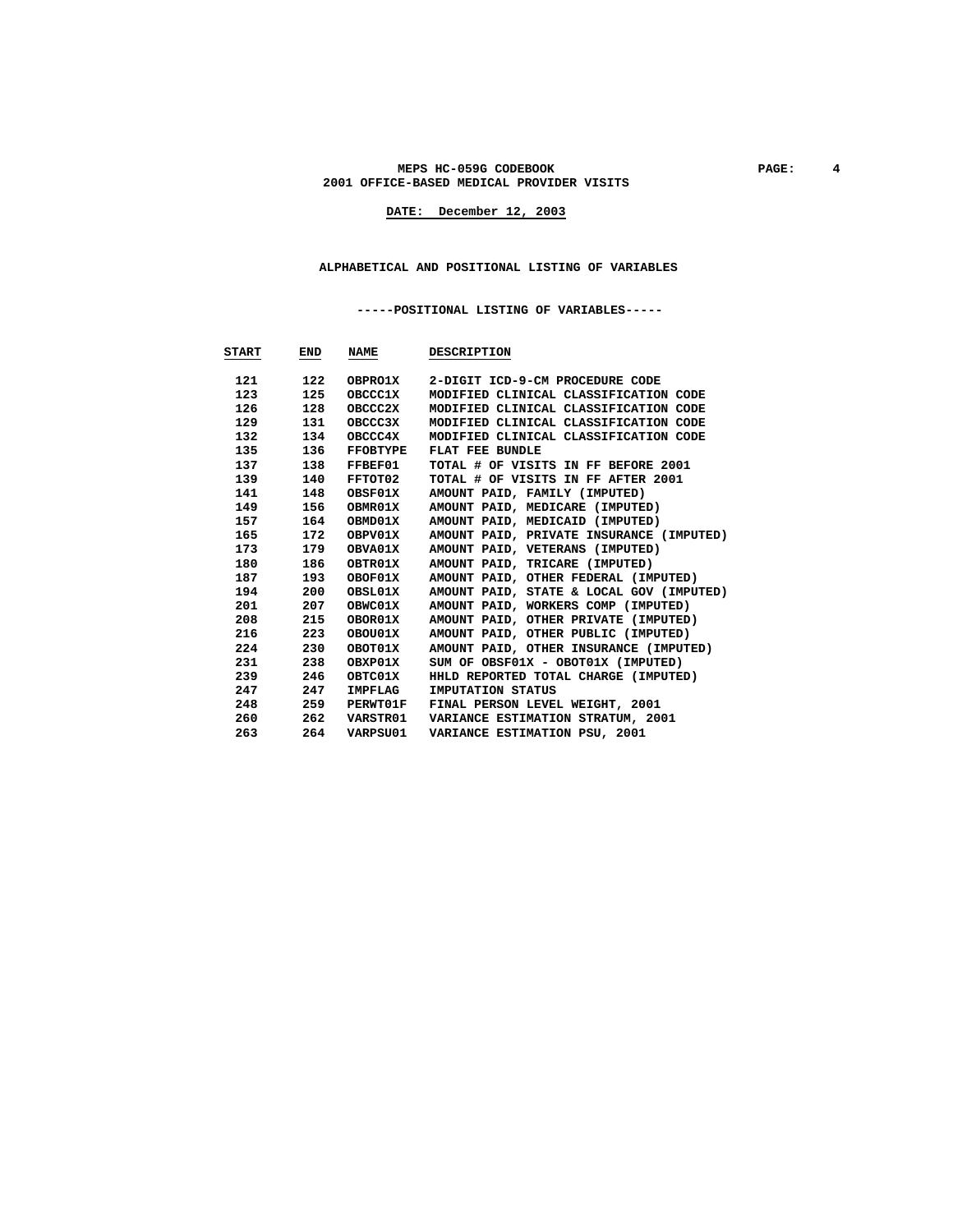### **MEPS HC-059G CODEBOOK PAGE:** 5  **2001 OFFICE-BASED MEDICAL PROVIDER VISITS**

| <b>NAME</b>     | <b>DESCRIPTION</b>     |                   | <b>FORMAT</b> | TYPE       | <b>START</b>         | <b>END</b>     |
|-----------------|------------------------|-------------------|---------------|------------|----------------------|----------------|
| DUID            | DWELLING UNIT ID       |                   | 5.0           | NUM        | 1                    | $\overline{2}$ |
|                 | <b>VALUE</b>           | UNWEIGHTED        |               |            | WEIGHTED BY PERWT01F |                |
|                 | VALID ID               | 147,490           |               |            | 1,372,644,966        |                |
|                 | <b>TOTAL</b>           | 147,490           |               |            | 1,372,644,966        |                |
| PID             | PERSON NUMBER          |                   | 3.0           | <b>NUM</b> | 6                    | $\overline{8}$ |
|                 | <b>VALUE</b>           | UNWEIGHTED        |               |            | WEIGHTED BY PERWT01F |                |
|                 | VALID ID               | 147,490           |               |            | 1,372,644,966        |                |
|                 | <b>TOTAL</b>           | 147,490           |               |            | 1,372,644,966        |                |
| <b>DUPERSID</b> | PERSON ID (DUID + PID) |                   | 8.0           | CIIAR      | <u>و</u>             | <u>16</u>      |
|                 | <b>VALUE</b>           | UNWEIGHTED        |               |            | WEIGHTED BY PERWT01F |                |
|                 | VALID ID               | 147,490           |               |            | 1,372,644,966        |                |
|                 | <b>TOTAL</b>           | 147,490           |               |            | 1,372,644,966        |                |
| <b>EVNTIDX</b>  | EVENT ID               |                   | 12.0          | CHAR       | $\frac{17}{1}$       | 28             |
|                 | <b>VALUE</b>           | UNWEIGHTED        |               |            | WEIGHTED BY PERWT01F |                |
|                 | <b>VALID ID</b>        | 147,490           |               |            | 1,372,644,966        |                |
|                 | <b>TOTAL</b>           | 147,490           |               |            | 1,372,644,966        |                |
| <b>EVENTRN</b>  | EVENT ROUND NUMBER     |                   | 1.0           | <b>NUM</b> | 29                   | 29             |
|                 | <b>VALUE</b>           | <b>UNWEIGHTED</b> |               |            | WEIGHTED BY PERWT01F |                |
|                 | ROUND <sub>1</sub>     | 29,317            |               |            | 270, 253, 899        |                |
|                 | ROUND <sub>2</sub>     | 44,761            |               |            | 413,387,645          |                |
|                 | ROUND <sub>3</sub>     | 36,173            |               |            | 337,561,132          |                |
|                 | ROUND <sub>4</sub>     | 21,629            |               |            | 206,833,656          |                |
|                 | ROUND <sub>5</sub>     | 15,610            |               |            | 144,608,634          |                |
|                 | <b>TOTAL</b>           | 147,490           |               |            | 1,372,644,966        |                |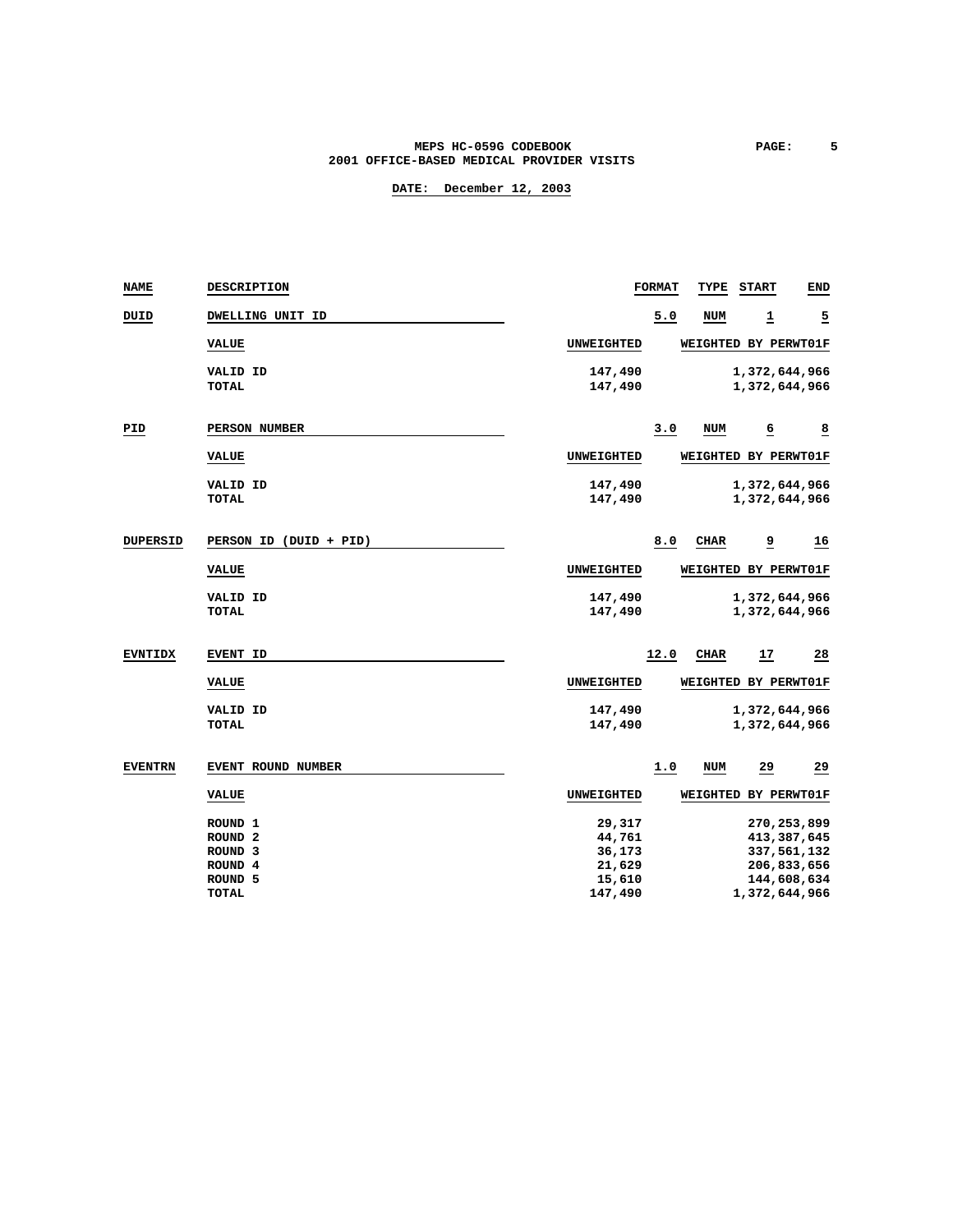### **MEPS HC-059G CODEBOOK PAGE:** 6  **2001 OFFICE-BASED MEDICAL PROVIDER VISITS**

| <b>NAME</b>     | DESCRIPTION              |                  | <b>FORMAT</b> | TYPE         | <b>START</b>         | <b>END</b>  |
|-----------------|--------------------------|------------------|---------------|--------------|----------------------|-------------|
| <b>FFEEIDX</b>  | FLAT FEE ID              |                  | 12.0          | <b>CIIAR</b> | $\overline{30}$      | <u>41</u>   |
|                 | <b>VALUE</b>             | UNWEIGHTED       |               |              | WEIGHTED BY PERWT01F |             |
|                 | -1 INAPPLICABLE          | 143,615          |               |              | 1,336,881,932        |             |
|                 | VALID ID<br><b>TOTAL</b> | 3,875<br>147,490 |               |              | 1,372,644,966        | 35,763,034  |
|                 |                          |                  |               |              |                      |             |
| MPCELIG         | MPC ELIGIBILITY FLAG     |                  | 1.0           | NUM          | 42                   | 42          |
|                 | <b>VALUE</b>             | UNWEIGHTED       |               |              | WEIGHTED BY PERWT01F |             |
|                 | 1 MPC ELIGIBLE           | 125,659          |               |              | 1,152,770,391        |             |
|                 | 2 NOT MPC ELIGIBLE       | 21,831           |               |              |                      | 219,874,574 |
|                 | <b>TOTAL</b>             | 147,490          |               |              | 1,372,644,966        |             |
| <b>MPCDATA</b>  | MPC DATA FLAG            |                  | 1.0           | NUM          | 43                   | 43          |
|                 | <b>VALUE</b>             | UNWEIGHTED       |               |              | WEIGHTED BY PERWT01F |             |
|                 | 1 HAS MPC DATA           | 51,782           |               |              |                      | 478,765,103 |
|                 | 2 NO MPC DATA            | 95,708           |               |              | 893,879,863          |             |
|                 | <b>TOTAL</b>             | 147,490          |               |              | 1,372,644,966        |             |
| <b>OBDATEYR</b> | <b>EVENT DATE - YEAR</b> |                  | 4.0           | <b>NUM</b>   | 44                   | 47          |
|                 | <b>VALUE</b>             | UNWEIGHTED       |               |              | WEIGHTED BY PERWT01F |             |
|                 | -9 NOT ASCERTAINED       | 38               |               |              |                      | 314,389     |
|                 | $-8$ DK                  | 7                |               |              |                      | 52,047      |
|                 | -7 REFUSED               | 1                |               |              |                      | 8,556       |
|                 | 2001                     | 147,444          |               |              | 1,372,269,973        |             |
|                 | <b>TOTAL</b>             | 147,490          |               |              | 1,372,644,966        |             |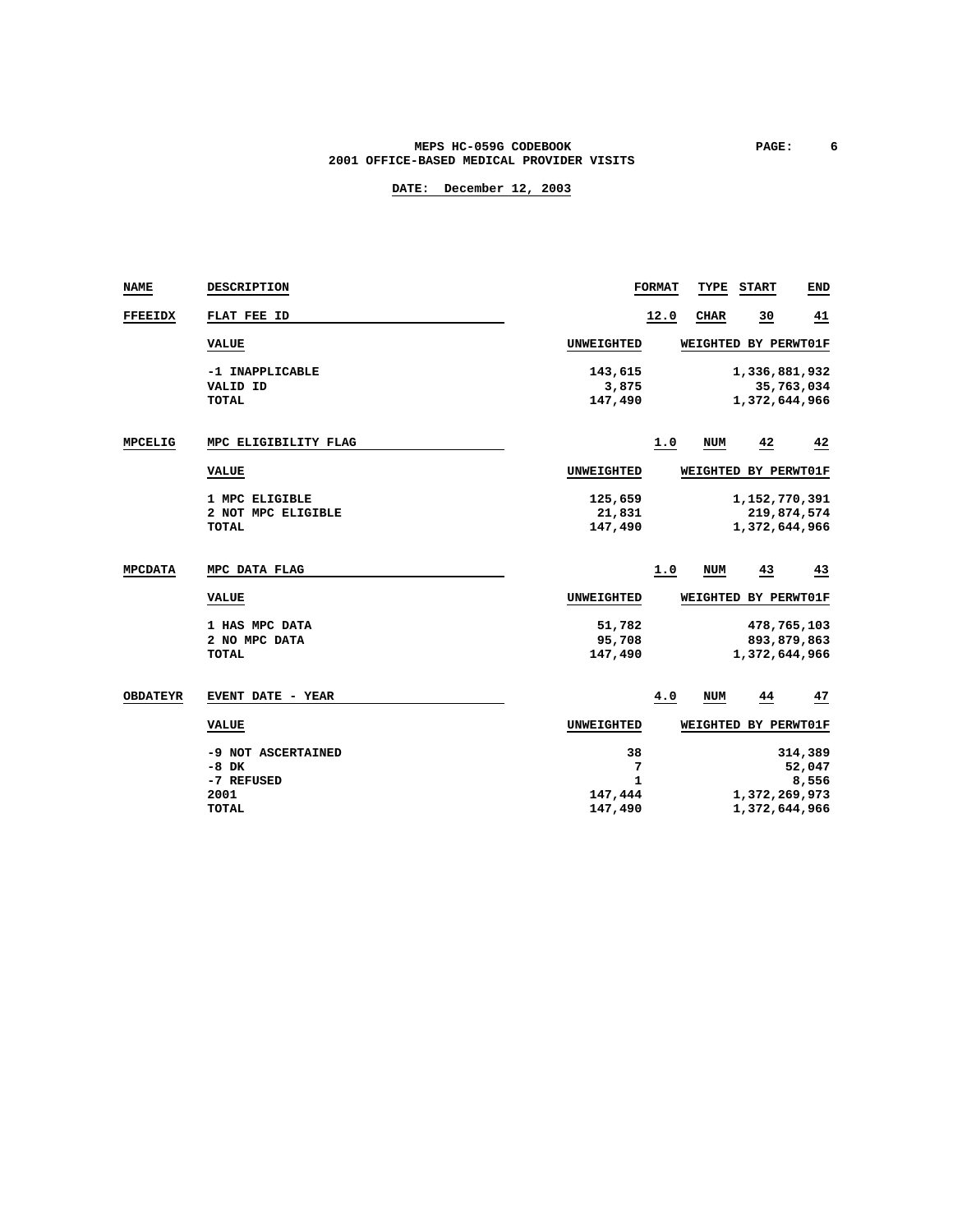### MEPS HC-059G CODEBOOK **PAGE:** 7  **2001 OFFICE-BASED MEDICAL PROVIDER VISITS**

# **DATE: December 12, 2003**

| NAME            | <b>DESCRIPTION</b>                      |                   | <b>FORMAT</b> | TYPE       | <b>START</b>         | END          |
|-----------------|-----------------------------------------|-------------------|---------------|------------|----------------------|--------------|
| <b>OBDATEMM</b> | <b>EVENT DATE - MONTH</b>               |                   | 2.0           | NUM        | 48                   | <u>49</u>    |
|                 | <b>VALUE</b>                            | UNWEIGHTED        |               |            | WEIGHTED BY PERWT01F |              |
|                 | -9 NOT ASCERTAINED                      | 475               |               |            |                      | 3,980,422    |
|                 | $-8$ DK                                 | 3                 |               |            |                      | 19,231       |
|                 | 1 - 12 MONTH                            | 147,012           |               |            | 1,368,645,313        |              |
|                 | <b>TOTAL</b>                            | 147,490           |               |            | 1,372,644,966        |              |
| <b>OBDATEDD</b> | <b>EVENT DATE - DAY</b>                 |                   | 2.0           | <b>NUM</b> | 50                   | 51           |
|                 | <b>VALUE</b>                            | <b>UNWEIGHTED</b> |               |            | WEIGHTED BY PERWT01F |              |
|                 | -9 NOT ASCERTAINED                      | 1,994             |               |            |                      | 16,826,959   |
|                 | $-8$ DK                                 | 18,192            |               |            | 155,094,988          |              |
|                 | -7 REFUSED                              | 12                |               |            |                      | 83,716       |
|                 | $1 - 31$ DAY                            | 127,292           |               |            | 1,200,639,303        |              |
|                 | TOTAL                                   | 147,490           |               |            | 1,372,644,966        |              |
| <b>SEETLKPV</b> | DID P VISIT PROV IN PERSON OR TELEPHONE |                   | 2.0           | NUM        | 52                   | 53           |
|                 | <b>VALUE</b>                            | UNWEIGHTED        |               |            | WEIGHTED BY PERWT01F |              |
|                 | -9 NOT ASCERTAINED                      | 11                |               |            |                      | 122,000      |
|                 | $-8$ DK                                 | 25                |               |            |                      | 320,481      |
|                 | -7 REFUSED                              | 1                 |               |            |                      | 14,792       |
|                 | 1 SAW PROVIDER                          | 145,705           |               |            | 1,354,116,491        |              |
|                 | 2 TELEPHONE CALL                        | 1,748             |               |            |                      | 18,071,200   |
|                 | <b>TOTAL</b>                            | 147,490           |               |            | 1,372,644,966        |              |
| <b>SEEDOC</b>   | DID P TALK TO MD THIS VISIT/PHONE CALL  |                   | 2.0           | NUM        | $\overline{54}$      | 55           |
|                 | <b>VALUE</b>                            | <b>UNWEIGHTED</b> |               |            | WEIGHTED BY PERWT01F |              |
|                 | -9 NOT ASCERTAINED                      | 1,502             |               |            |                      | 14, 194, 229 |
|                 | $-8$ DK                                 | 131               |               |            |                      | 1,169,517    |
|                 | -7 REFUSED                              | 7                 |               |            |                      | 52,981       |
|                 | 1 YES                                   | 106,193           |               |            | 965,706,385          |              |
|                 | 2 NO                                    | 39,657            |               |            | 391,521,854          |              |

 **TOTAL 147,490 1,372,644,966**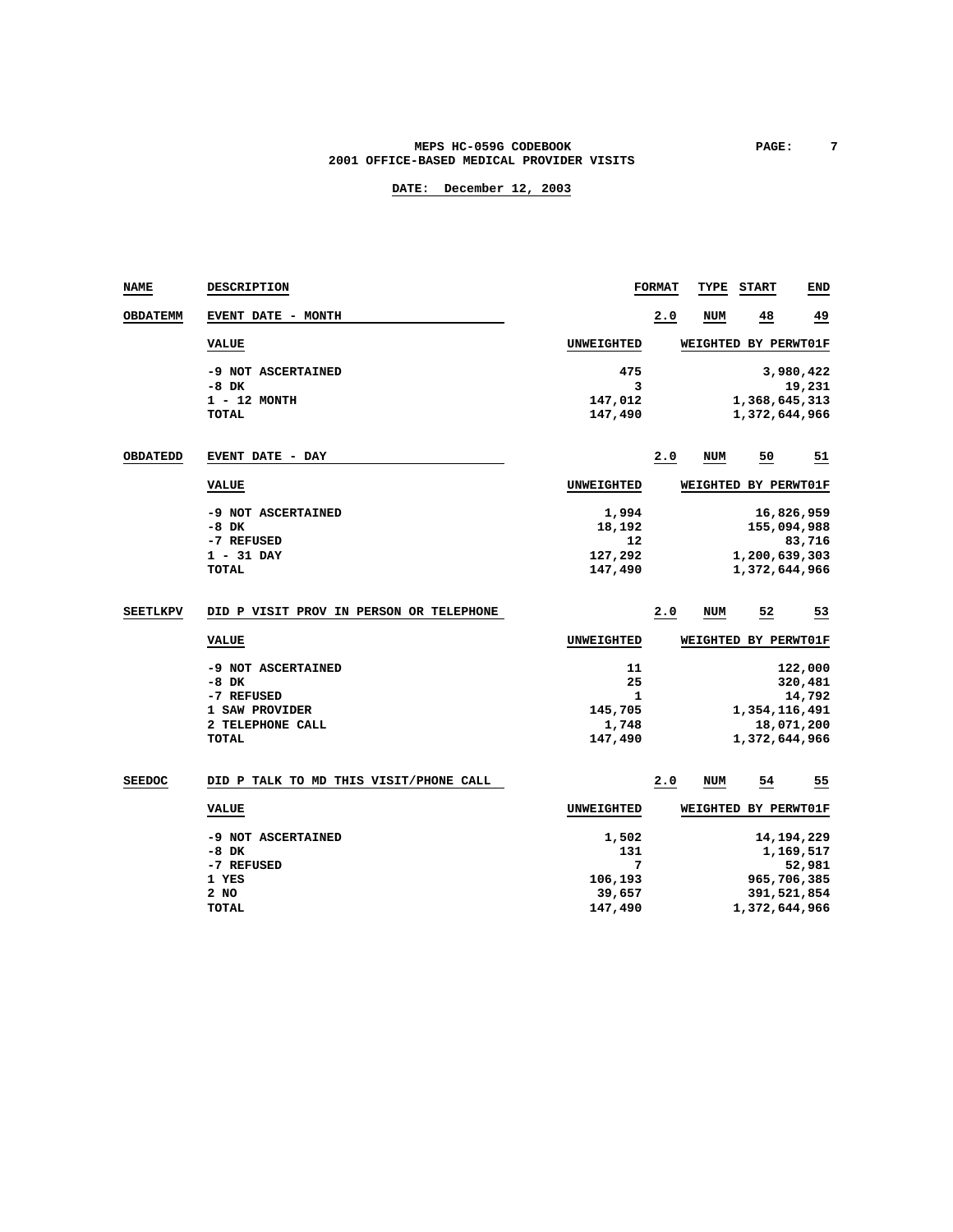### **MEPS HC-059G CODEBOOK PAGE: 8 2001 OFFICE-BASED MEDICAL PROVIDER VISITS**

| <b>NAME</b> | <b>DESCRIPTION</b>                          |                   | <b>FORMAT</b><br><b>TYPE START</b><br><b>END</b> |
|-------------|---------------------------------------------|-------------------|--------------------------------------------------|
| MEDPTYPE    | TYPE OF MED PERSON P TALKED TO ON VST DT    |                   | <u>57</u><br>NUM<br>56<br>2.0                    |
|             | <b>VALUE</b>                                | <b>UNWEIGHTED</b> | WEIGHTED BY PERWT01F                             |
|             | -9 NOT ASCERTAINED                          | 1,435             | 13,588,024                                       |
|             | $-8$ DK                                     | 122               | 1,038,326                                        |
|             | -1 INAPPLICABLE                             | 106,193           | 965,706,385                                      |
|             | 1 CHIROPRACTOR                              | 7,933             | 78, 176, 592                                     |
|             | 2 DENTIST/DENTAL CARE PERSON                | 131               | 1,117,348                                        |
|             | 3 MIDWIFE                                   | 238               | 2,293,106                                        |
|             | 4 NURSE/NURSE PRACTITIONER                  | 8,847             | 84,707,062                                       |
|             | 5 OPTOMETRIST                               | 1,661             | 16,232,570                                       |
|             | 6 PODIATRIST                                | 405               | 4,102,182                                        |
|             | 7 PHYSICIAN'S ASSISTANT                     | 1,041             | 10,341,514                                       |
|             | 8 PHYSICAL THERAPIST                        | 6,020             | 59,339,695                                       |
|             | 9 OCCUPATIONAL THERAPIST                    | 477               | 4,409,380                                        |
|             | 10 PSYCHOLOGIST                             | 2,893             | 33,836,794                                       |
|             | 11 SOCIAL WORKER                            | 1,109             | 12,204,189                                       |
|             | 12 TECHNICIAN                               | 5,692             | 55,242,864                                       |
|             | 13 RECEPTIONIST/CLERK/SECRETARY             | 139               | 1,365,762                                        |
|             | <b>14 ACUPUNCTURE</b>                       | 99                | 1,079,977                                        |
|             | <b>MASSAGE THERAPIST</b><br>15              | 235               | 2,529,132                                        |
|             | 16 HOMEOPATHIC/NATUROPATHIC/HERBALIST       | 17                | 168,988                                          |
|             | 17 OTHER ALTERNATIVE/COMPLEMENTARY CARE PRO | 22                | 215,045                                          |
|             | 91 OTHER                                    | 2,781             | 24,950,031                                       |
|             | <b>TOTAL</b>                                | 147,490           | 1,372,644,966                                    |
|             |                                             |                   |                                                  |

| <b>DOCATLOC</b> | WORK AT LOCATION WHERE P SAW PROV<br>ANY MD |                   | 2.0<br>NUM | <u>59</u><br>58      |  |
|-----------------|---------------------------------------------|-------------------|------------|----------------------|--|
|                 | <b>VALUE</b>                                | <b>UNWEIGHTED</b> |            | WEIGHTED BY PERWT01F |  |
|                 | -9 NOT ASCERTAINED                          | 1,331             |            | 12,489,702           |  |
|                 | $-8$ DK                                     | 858               |            | 8,975,848            |  |
|                 | -7 REFUSED                                  | 7                 |            | 52,981               |  |
|                 | -1 INAPPLICABLE                             | 106,193           |            | 965,706,385          |  |
|                 | 1 YES                                       | 20,188            |            | 195,570,563          |  |
|                 | $2$ NO                                      | 18,913            |            | 189,849,487          |  |
|                 | TOTAL                                       | 147,490           |            | 1,372,644,966        |  |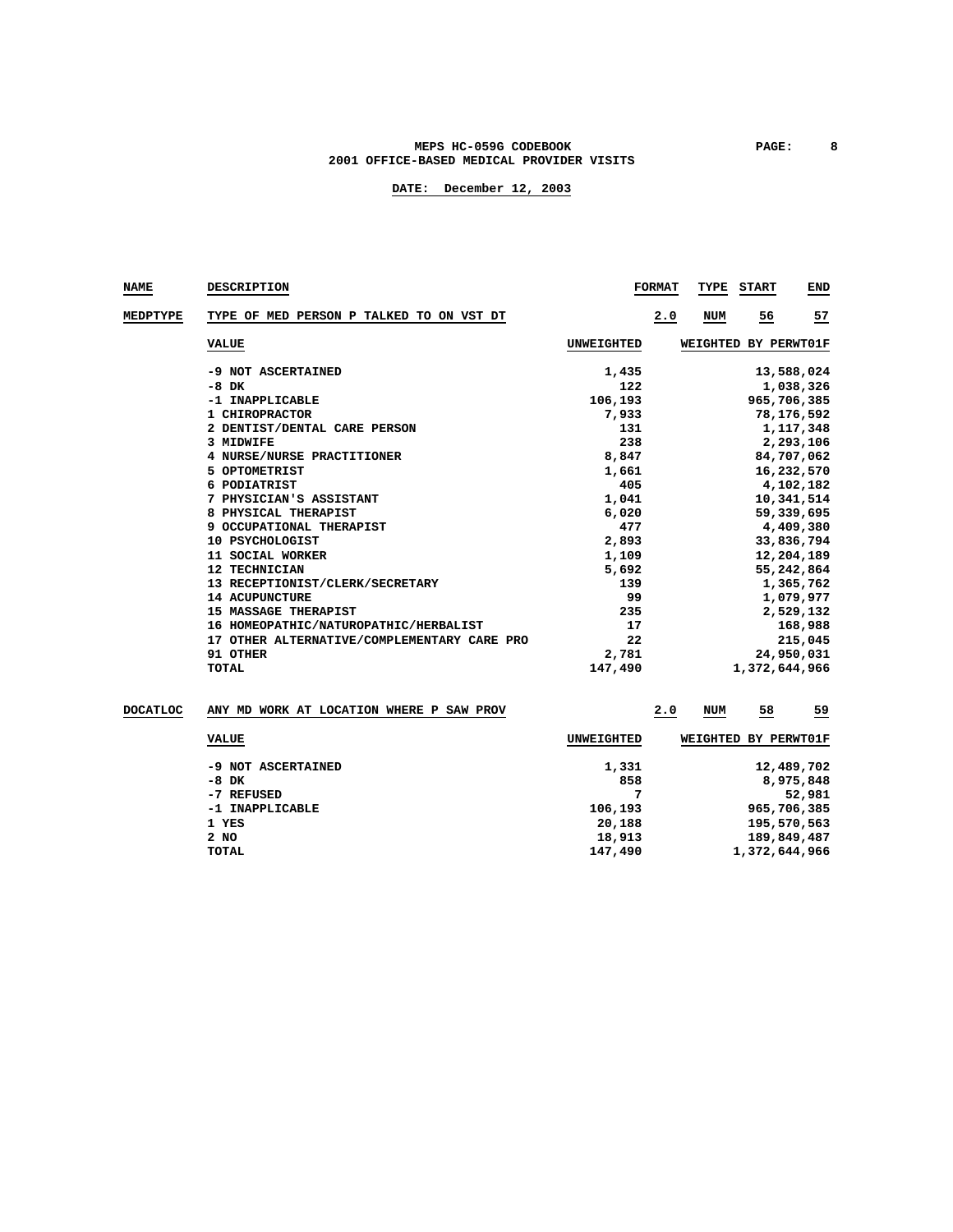### **MEPS HC-059G CODEBOOK PAGE: 9 2001 OFFICE-BASED MEDICAL PROVIDER VISITS**

|                                          |            | <b>FORMAT</b> | TYPE START    | END                  |
|------------------------------------------|------------|---------------|---------------|----------------------|
| BEST CATEGORY FOR CARE P RECV ON VST DT  |            | 2.0<br>NUM    | 60            | 61                   |
| <b>VALUE</b>                             | UNWEIGHTED |               |               |                      |
| -9 NOT ASCERTAINED                       | 531        |               |               | 4,795,898            |
| -8 DK                                    | 104        |               |               | 852,617              |
| -7 REFUSED                               | 3          |               |               | 39,746               |
| -1 INAPPLICABLE                          | 1,785      |               |               | 18,528,474           |
| 1 GENERAL CHECKUP                        | 26,909     |               |               | 245,408,515          |
| 2 DIAGNOSIS OR TREATMENT                 | 71,977     |               |               | 670,863,436          |
| 3 EMERGENCY (E.G., ACCIDENT OR INJURY)   | 951        |               |               | 8,378,865            |
| 4 PSYCHOTHERAPY/MENTAL HEALTH COUNSELING | 7,871      |               |               | 79,498,919           |
| 5 FOLLOW-UP OR POST-OPERATIVE VISIT      | 14,689     |               |               | 134,768,270          |
| IMMUNIZATIONS OR SHOTS                   | 4,876      |               |               | 46,472,976           |
| 7 VISION EXAM                            | 4,130      |               |               | 40,496,298           |
| 8 MATERNITY CARE (PRE/POSTNATAL)         | 4,101      |               |               | 35,429,130           |
| 9 WELL CHILD EXAM                        | 1,737      |               |               | 15,670,525           |
| <b>10 LASER EYE SURGERY</b>              | 27         |               |               | 237,543              |
| 91 OTHER                                 | 7,799      |               |               | 71,203,753           |
| TOTAL                                    | 147,490    |               | 1,372,644,966 |                      |
|                                          |            |               |               | WEIGHTED BY PERWT01F |

| VSTRELCN | THIS VST/PHONE CALL RELATED TO SPEC COND |            | 2.0<br><b>NUM</b> | 62<br>63             |
|----------|------------------------------------------|------------|-------------------|----------------------|
|          | VALUE                                    | UNWEIGHTED |                   | WEIGHTED BY PERWT01F |
|          | -9 NOT ASCERTAINED                       | 729        |                   | 6,987,730            |
|          | $-8$ DK                                  | 162        |                   | 1,512,271            |
|          | -7 REFUSED                               | 5          |                   | 62,396               |
|          | 1 YES                                    | 121,369    |                   | 1,126,237,658        |
|          | $2$ NO                                   | 25,225     |                   | 237,844,911          |
|          | TOTAL                                    | 147,490    |                   | 1,372,644,966        |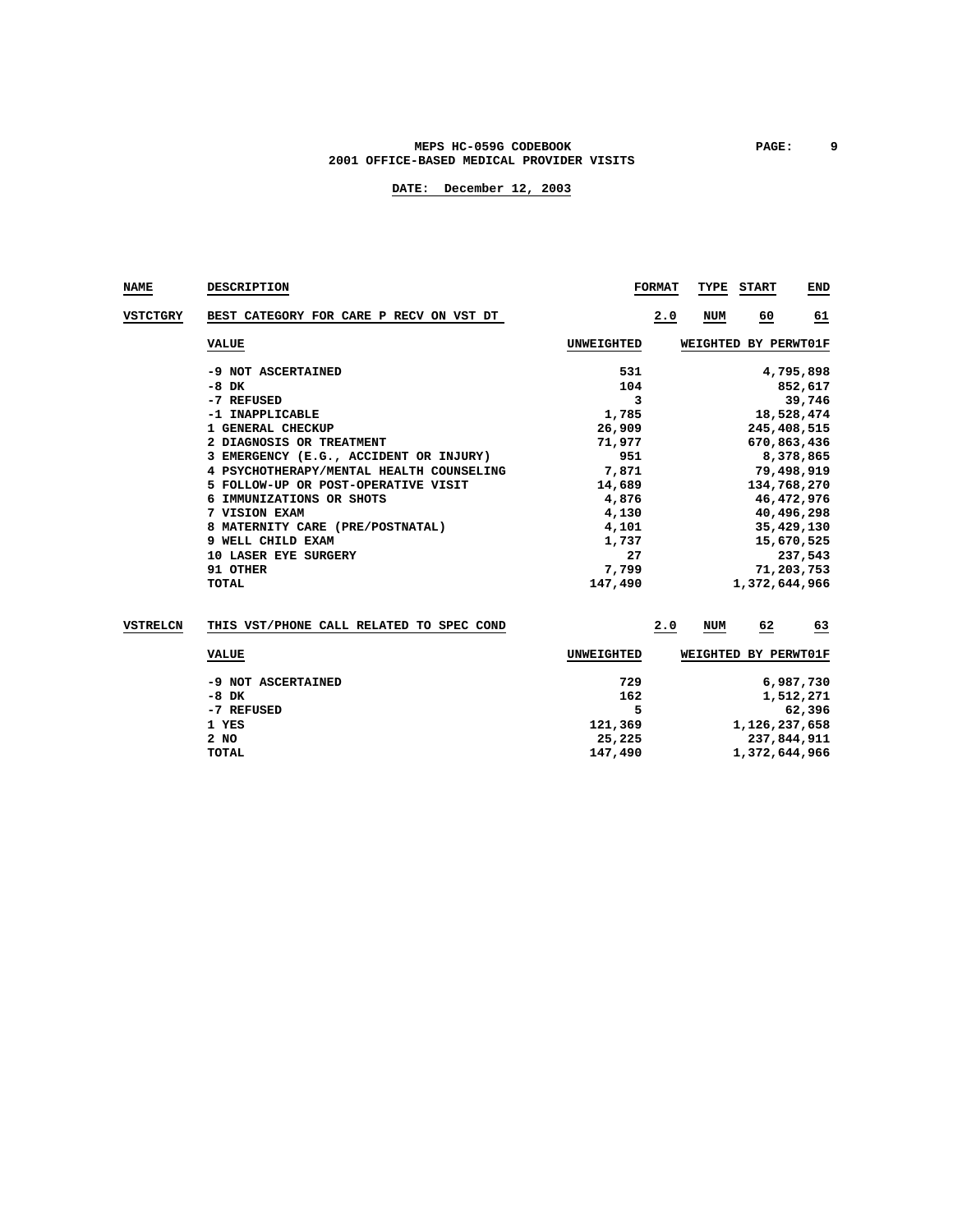### **MEPS HC-059G CODEBOOK PAGE: 10 2001 OFFICE-BASED MEDICAL PROVIDER VISITS**

| <b>NAME</b>     | DESCRIPTION                              |                   | <b>FORMAT</b> | TYPE       | <b>START</b>         | END        |
|-----------------|------------------------------------------|-------------------|---------------|------------|----------------------|------------|
| PHYSTH          | THIS VISIT DID P HAVE PHYSICAL THERAPY   |                   | 2.0           | NUM        | 64                   | 65         |
|                 | <b>VALUE</b>                             | <b>UNWEIGHTED</b> |               |            | WEIGHTED BY PERWT01F |            |
|                 | -9 NOT ASCERTAINED                       | 1,700             |               |            |                      | 14,826,767 |
|                 | $-8$ DK                                  | 174               |               |            |                      | 1,353,419  |
|                 | -7 REFUSED                               | $\mathbf{z}$      |               |            |                      | 24,828     |
|                 | -1 INAPPLICABLE                          | 3,866             |               |            |                      | 38,599,346 |
|                 | 1 YES                                    | 13,697            |               |            | 130,909,748          |            |
|                 | 2 NO                                     | 16,517            |               |            | 157, 333, 329        |            |
|                 | 95 NO TREATMENT RECEIVED                 | 111,534           |               |            | 1,029,597,529        |            |
|                 | TOTAL                                    | 147,490           |               |            | 1,372,644,966        |            |
| <b>OCCUPTH</b>  | THIS VIS DID P HAVE OCCUPATIONAL THERAPY |                   | 2.0           | <b>NUM</b> | 66                   | 67         |
|                 | <b>VALUE</b>                             | UNWEIGHTED        |               |            | WEIGHTED BY PERWT01F |            |
|                 | -9 NOT ASCERTAINED                       | 1,700             |               |            |                      | 14,826,767 |
|                 | -8 DK                                    | 174               |               |            |                      | 1,353,419  |
|                 | -7 REFUSED                               | $\mathbf{z}$      |               |            |                      | 24,828     |
|                 | -1 INAPPLICABLE                          | 3,866             |               |            |                      | 38,599,346 |
|                 | 1 YES                                    | 851               |               |            |                      | 6,764,111  |
|                 | 2 NO                                     | 29,363            |               |            | 281, 478, 967        |            |
|                 | 95 NO TREATMENT RECEIVED                 | 111,534           |               |            | 1,029,597,529        |            |
|                 | TOTAL                                    | 147,490           |               |            | 1,372,644,966        |            |
| <b>SPEECHTH</b> | THIS VISIT DID P HAVE SPEECH THERAPY     |                   | 2.0           | NUM        | 68                   | 69         |
|                 | <b>VALUE</b>                             | UNWEIGHTED        |               |            | WEIGHTED BY PERWT01F |            |
|                 |                                          |                   |               |            |                      |            |
|                 | -9 NOT ASCERTAINED                       | 1,700             |               |            |                      | 14,826,767 |
|                 | -8 DK                                    | 174               |               |            |                      | 1,353,419  |
|                 | -7 REFUSED                               | 2                 |               |            |                      | 24,828     |
|                 | -1 INAPPLICABLE                          | 3,866             |               |            |                      | 38,599,346 |
|                 | 1 YES                                    | 500               |               |            |                      | 3,888,918  |
|                 | 2 NO                                     | 29,714            |               |            | 284, 354, 160        |            |
|                 | 95 NO TREATMENT RECEIVED                 | 111,534           |               |            | 1,029,597,529        |            |
|                 | <b>TOTAL</b>                             | 147,490           |               |            | 1,372,644,966        |            |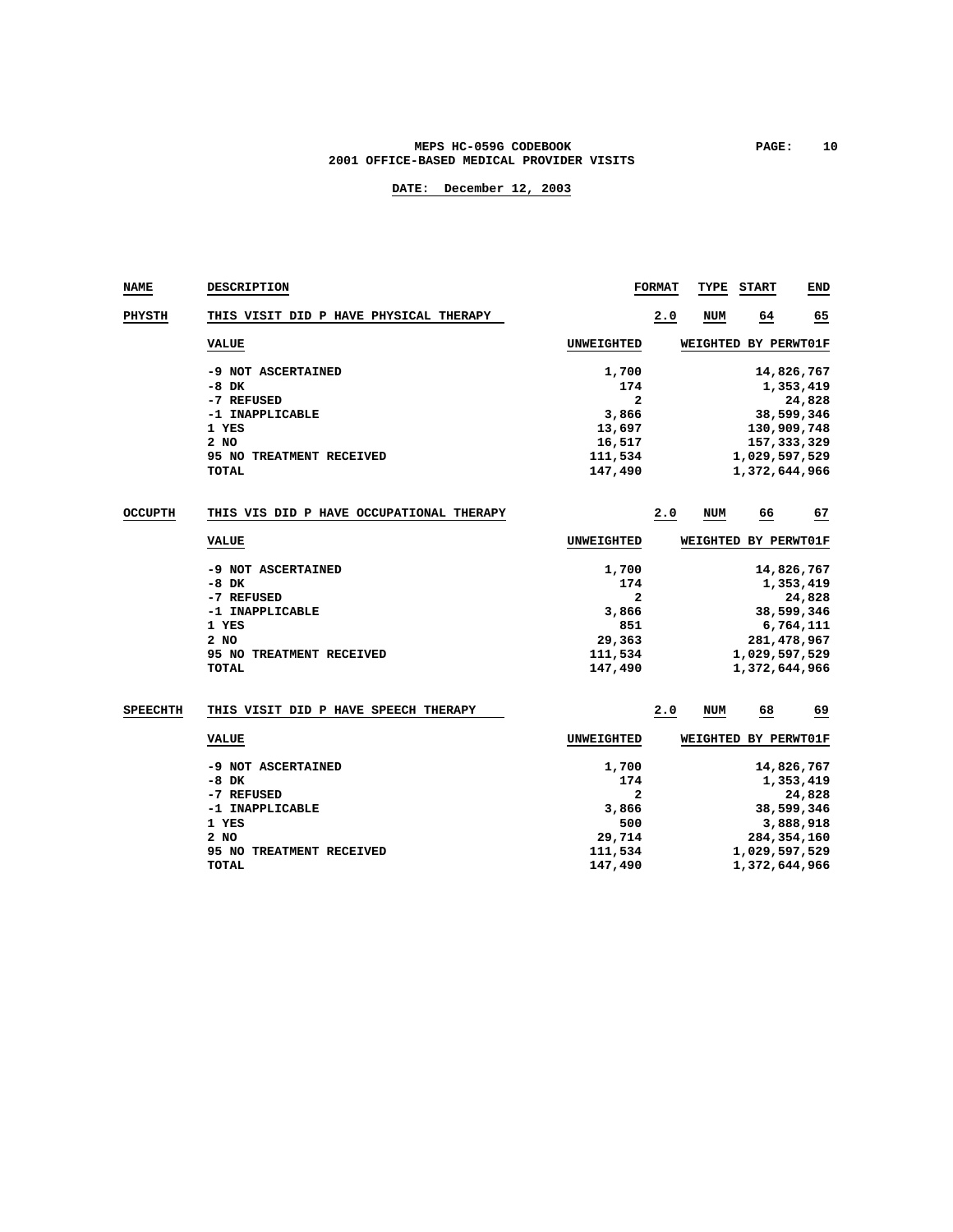### **MEPS HC-059G CODEBOOK PAGE:** 11  **2001 OFFICE-BASED MEDICAL PROVIDER VISITS**

| NAME           | <b>DESCRIPTION</b>                      |                   | <b>FORMAT</b> | TYPE                 | <b>START</b>         | END        |
|----------------|-----------------------------------------|-------------------|---------------|----------------------|----------------------|------------|
| <b>CHEMOTH</b> | THIS VISIT DID P HAVE CHEMOTHERAPY      |                   | 2.0           | <b>NUM</b>           | 70                   | 71         |
|                | <b>VALUE</b>                            | <b>UNWEIGHTED</b> |               |                      | WEIGHTED BY PERWT01F |            |
|                | -9 NOT ASCERTAINED                      | 1,700             |               |                      |                      | 14,826,767 |
|                | $-8$ DK                                 | 174               |               |                      |                      | 1,353,419  |
|                | -7 REFUSED                              | $\mathbf{2}$      |               |                      |                      | 24,828     |
|                | -1 INAPPLICABLE                         | 3,866             |               |                      |                      | 38,599,346 |
|                | 1 YES                                   | 578               |               |                      |                      | 5,378,905  |
|                | 2 NO                                    | 29,636            |               |                      | 282,864,173          |            |
|                | 95 NO TREATMENT RECEIVED                | 111,534           |               |                      | 1,029,597,529        |            |
|                | TOTAL                                   | 147,490           |               |                      | 1,372,644,966        |            |
| RADIATTH       | THIS VISIT DID P HAVE RADIATION THERAPY |                   | 2.0           | NUM                  | 72                   | 73         |
|                |                                         |                   |               |                      |                      |            |
|                | <b>VALUE</b>                            | <b>UNWEIGHTED</b> |               |                      | WEIGHTED BY PERWT01F |            |
|                | -9 NOT ASCERTAINED                      | 1,700             |               |                      |                      | 14,826,767 |
|                | $-8$ DK                                 | 174               |               |                      |                      | 1,353,419  |
|                | -7 REFUSED                              | $\mathbf{z}$      |               |                      |                      | 24,828     |
|                | -1 INAPPLICABLE                         | 3,866             |               |                      |                      | 38,599,346 |
|                | 1 YES                                   | 765               |               |                      |                      | 7,891,564  |
|                | 2 NO                                    | 29,449            |               |                      | 280, 351, 513        |            |
|                | 95 NO TREATMENT RECEIVED                | 111,534           |               |                      | 1,029,597,529        |            |
|                | <b>TOTAL</b>                            | 147,490           |               |                      | 1,372,644,966        |            |
|                |                                         |                   |               |                      |                      |            |
| <b>KIDNEYD</b> | THIS VISIT DID P HAVE KIDNEY DIALYSIS   |                   | 2.0           | NUM                  | 74                   | 75         |
|                | <b>VALUE</b>                            | <b>UNWEIGHTED</b> |               | WEIGHTED BY PERWT01F |                      |            |
|                | -9 NOT ASCERTAINED                      | 1,700             |               |                      |                      | 14,826,767 |
|                | $-8$ DK                                 | 174               |               |                      |                      | 1,353,419  |
|                | -7 REFUSED                              | 2                 |               |                      |                      | 24,828     |
|                | -1 INAPPLICABLE                         | 3,866             |               |                      |                      | 38,599,346 |
|                | 1 YES                                   | 3,379             |               |                      |                      | 24,966,983 |
|                | 2 NO                                    | 26,835            |               |                      | 263, 276, 095        |            |
|                | 95 NO TREATMENT RECEIVED                | 111,534           |               |                      | 1,029,597,529        |            |
|                | <b>TOTAL</b>                            | 147,490           |               |                      | 1,372,644,966        |            |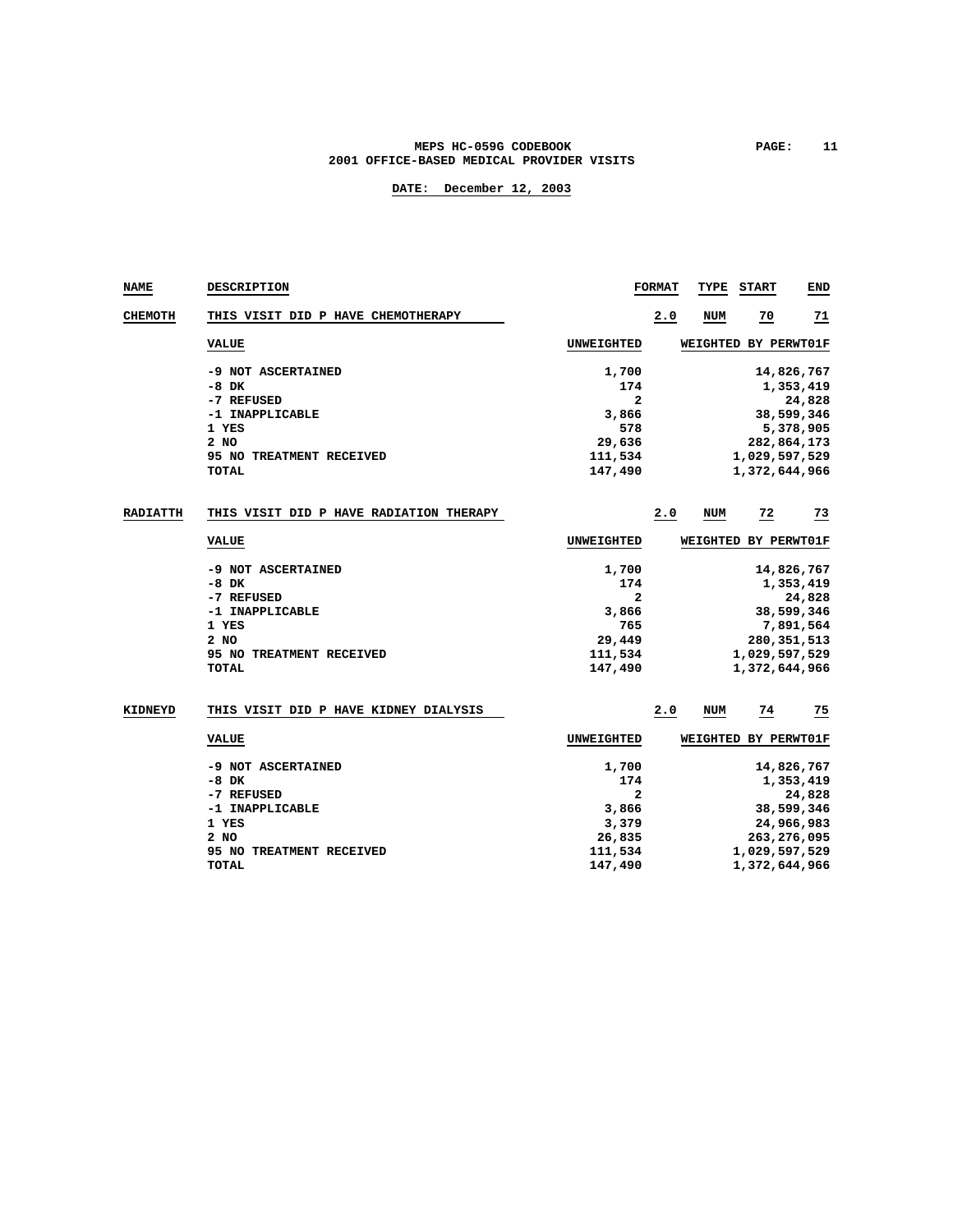### MEPS HC-059G CODEBOOK **PAGE:** 12  **2001 OFFICE-BASED MEDICAL PROVIDER VISITS**

| NAME           | <b>DESCRIPTION</b>                       |                   | <b>FORMAT</b> | TYPE | <b>START</b>         | END        |
|----------------|------------------------------------------|-------------------|---------------|------|----------------------|------------|
| <b>IVTHER</b>  | THIS VISIT DID P HAVE IV THERAPY         |                   | 2.0           | NUM  | 76                   | 77         |
|                | <b>VALUE</b>                             | <b>UNWEIGHTED</b> |               |      | WEIGHTED BY PERWT01F |            |
|                | -9 NOT ASCERTAINED                       | 1,700             |               |      |                      | 14,826,767 |
|                | $-8$ DK                                  | 174               |               |      |                      | 1,353,419  |
|                | -7 REFUSED                               | $\mathbf{z}$      |               |      |                      | 24,828     |
|                | -1 INAPPLICABLE                          | 3,866             |               |      |                      | 38,599,346 |
|                | 1 YES                                    | 338               |               |      |                      | 2,709,940  |
|                | 2 NO                                     | 29,876            |               |      | 285, 533, 138        |            |
|                | 95 NO TREATMENT RECEIVED                 | 111,534           |               |      | 1,029,597,529        |            |
|                | TOTAL                                    | 147,490           |               |      | 1,372,644,966        |            |
| DRUGTRT        | THIS VIS DID P HAVE TRT FOR DRUG/ALCOHOL |                   | 2.0           | NUM  | 78                   | 79         |
|                | <b>VALUE</b>                             | <b>UNWEIGHTED</b> |               |      | WEIGHTED BY PERWT01F |            |
|                | -9 NOT ASCERTAINED                       | 1,700             |               |      |                      | 14,826,767 |
|                | -8 DK                                    | 174               |               |      |                      | 1,353,419  |
|                | -7 REFUSED                               | $\mathbf{z}$      |               |      |                      | 24,828     |
|                | -1 INAPPLICABLE                          | 3,866             |               |      |                      | 38,599,346 |
|                | 1 YES                                    | 205               |               |      |                      | 1,565,252  |
|                | 2 NO                                     | 30,009            |               |      | 286,677,825          |            |
|                | 95 NO TREATMENT RECEIVED                 | 111,534           |               |      | 1,029,597,529        |            |
|                | <b>TOTAL</b>                             | 147,490           |               |      | 1,372,644,966        |            |
|                |                                          |                   |               |      |                      |            |
| <b>RCVSHOT</b> | THIS VISIT DID P RECEIVE AN ALLERGY SHOT |                   | 2.0           | NUM  | 80                   | 81         |
|                | <b>VALUE</b>                             | <b>UNWEIGHTED</b> |               |      | WEIGHTED BY PERWT01F |            |
|                | -9 NOT ASCERTAINED                       | 1,700             |               |      |                      | 14,826,767 |
|                | $-8$ DK                                  | 174               |               |      |                      | 1,353,419  |
|                | -7 REFUSED                               | 2                 |               |      |                      | 24,828     |
|                | -1 INAPPLICABLE                          | 3,866             |               |      |                      | 38,599,346 |
|                | 1 YES                                    | 2,383             |               |      |                      | 24,109,505 |
|                | 2 NO                                     | 27,831            |               |      | 264, 133, 573        |            |
|                | 95 NO TREATMENT RECEIVED                 | 111,534           |               |      | 1,029,597,529        |            |
|                | <b>TOTAL</b>                             | 147,490           |               |      | 1,372,644,966        |            |
|                |                                          |                   |               |      |                      |            |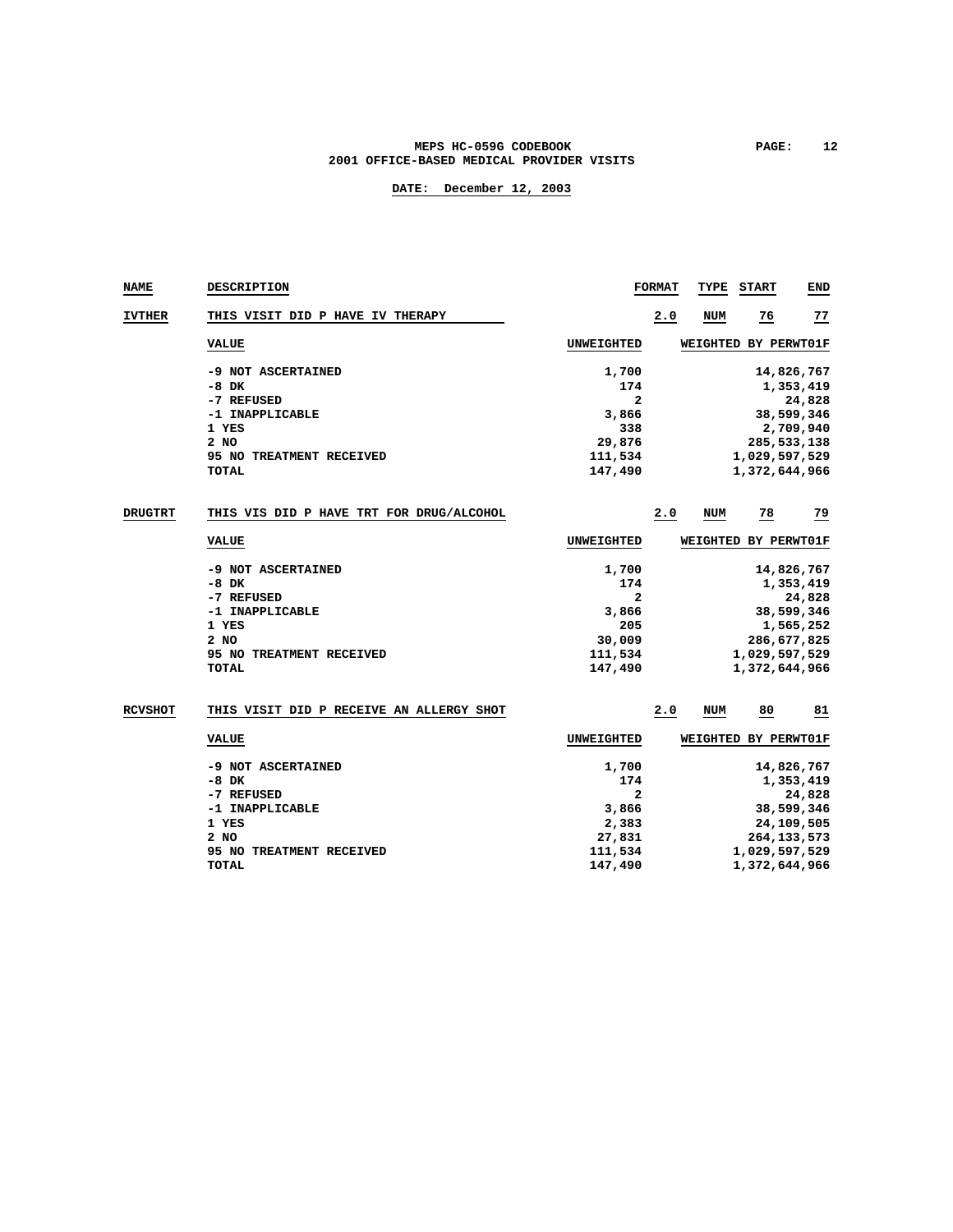#### **MEPS HC-059G CODEBOOK PAGE: 13 2001 OFFICE-BASED MEDICAL PROVIDER VISITS**

| <b>NAME</b>     | DESCRIPTION                              |                | <b>FORMAT</b> | TYPE                 | <b>START</b>  | END           |
|-----------------|------------------------------------------|----------------|---------------|----------------------|---------------|---------------|
| <b>PSYCHOTH</b> | DID P HAVE PSYCHOTHERAPY/COUNSELING      |                | 2.0           | <b>NUM</b>           | 82            | 83            |
|                 | <b>VALUE</b>                             | UNWEIGHTED     |               | WEIGHTED BY PERWT01F |               |               |
|                 | -9 NOT ASCERTAINED                       | 1,700          |               |                      |               | 14,826,767    |
|                 | $-8$ DK                                  | 174            |               |                      |               | 1,353,419     |
|                 | -7 REFUSED                               | $\overline{a}$ |               |                      |               | 24,828        |
|                 | -1 INAPPLICABLE                          | 3,866          |               |                      |               | 38,599,346    |
|                 | 1 YES                                    | 8,089          |               |                      |               | 84,054,106    |
|                 | 2 NO                                     | 22,125         |               |                      |               | 204,188,972   |
|                 | 95 NO TREATMENT RECEIVED                 | 111,534        |               |                      | 1,029,597,529 |               |
|                 | TOTAL                                    | 147,490        |               |                      | 1,372,644,966 |               |
| <b>LABTEST</b>  | THIS VISIT DID P HAVE LAB TESTS          |                | 2.0           | <b>NUM</b>           | 84            | 85            |
|                 | <b>VALUE</b>                             | UNWEIGHTED     |               | WEIGHTED BY PERWT01F |               |               |
|                 | -9 NOT ASCERTAINED                       | 2,527          |               |                      |               | 21,923,656    |
|                 | $-8$ DK                                  | 512            |               |                      |               | 3,989,161     |
|                 | -7 REFUSED                               | $\overline{a}$ |               |                      |               | 24,828        |
|                 | -1 INAPPLICABLE                          | 1,785          |               |                      |               | 18,528,474    |
|                 | 1 YES                                    | 29,912         |               |                      |               | 268,058,052   |
|                 | 2 NO                                     | 23,297         |               |                      |               | 223, 421, 592 |
|                 | 95 NO SERVICES RECEIVED                  | 89,455         |               |                      |               | 836,699,202   |
|                 | TOTAL                                    | 147,490        |               |                      | 1,372,644,966 |               |
| <b>SONOGRAM</b> | THIS VISIT DID P HAVE SONOGRAM OR ULTRSD |                | 2.0           | <b>NUM</b>           | 86            | 87            |
|                 |                                          |                |               |                      |               |               |
|                 | <b>VALUE</b>                             | UNWEIGHTED     |               | WEIGHTED BY PERWT01F |               |               |
|                 | -9 NOT ASCERTAINED                       | 2,527          |               |                      |               | 21,923,656    |
|                 | $-8$ DK                                  | 512            |               |                      |               | 3,989,161     |
|                 | -7 REFUSED                               | 2              |               |                      |               | 24,828        |
|                 | -1 INAPPLICABLE                          | 1,785          |               |                      |               | 18,528,474    |
|                 | 1 YES                                    | 2,629          |               |                      |               | 23,974,027    |
|                 | 2 NO                                     | 50,580         |               |                      |               | 467,505,618   |
|                 | 95 NO SERVICES RECEIVED                  | 89,455         |               |                      |               | 836,699,202   |
|                 | <b>TOTAL</b>                             | 147,490        |               |                      | 1,372,644,966 |               |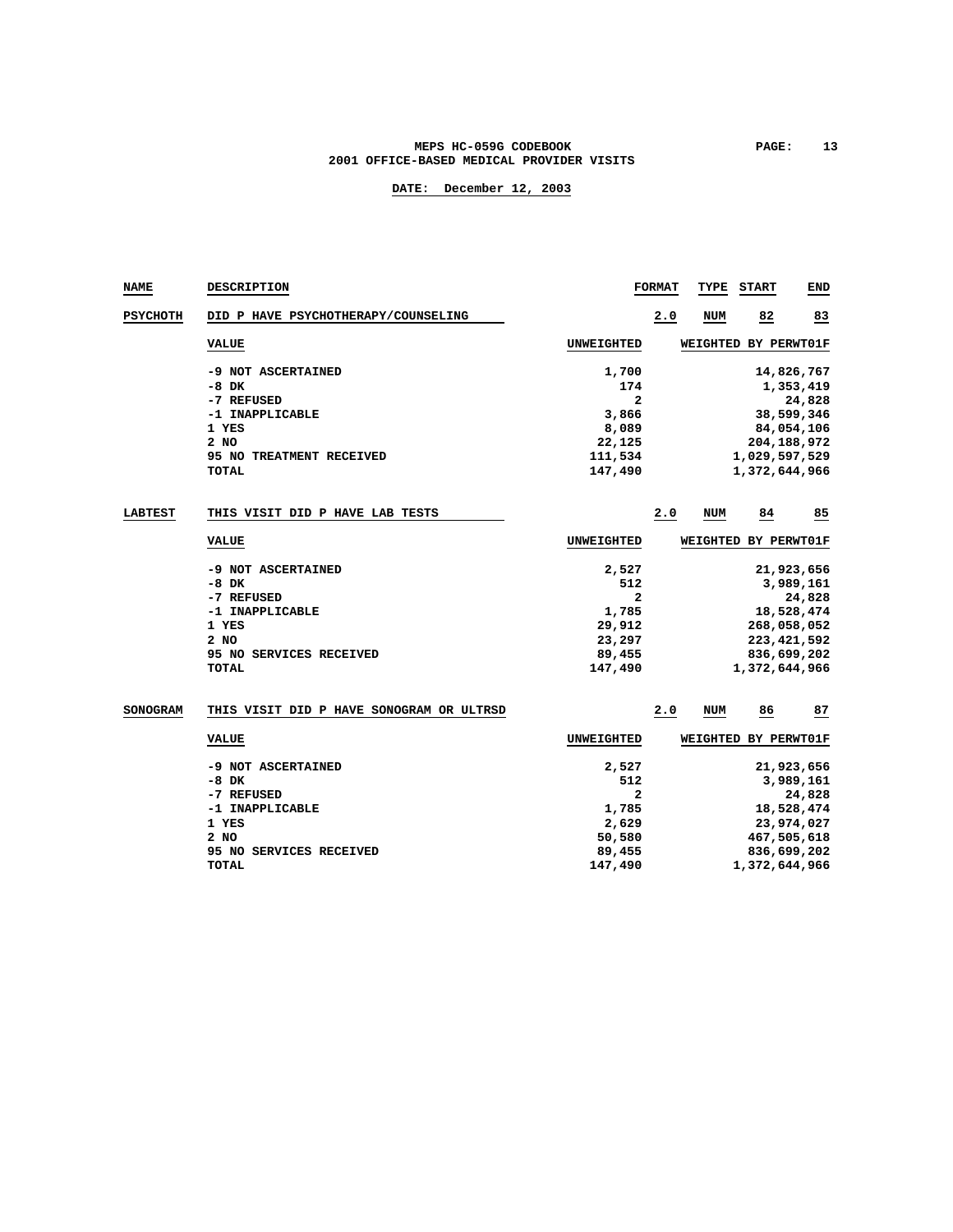### **MEPS HC-059G CODEBOOK PAGE: 14 2001 OFFICE-BASED MEDICAL PROVIDER VISITS**

### **DATE: December 12, 2003**

| NAME          | <b>DESCRIPTION</b>                   |                   | <b>FORMAT</b> | TYPE                 | <b>START</b>  | END          |
|---------------|--------------------------------------|-------------------|---------------|----------------------|---------------|--------------|
| XRAYS         | THIS VISIT DID P HAVE X-RAYS         |                   | 2.0           | <b>NUM</b>           | 88            | 89           |
|               | <b>VALUE</b>                         | UNWEIGHTED        |               | WEIGHTED BY PERWT01F |               |              |
|               | -9 NOT ASCERTAINED                   | 2,527             |               |                      |               | 21,923,656   |
|               | $-8$ DK                              | 512               |               |                      |               | 3,989,161    |
|               | -7 REFUSED                           | 2                 |               |                      |               | 24,828       |
|               | -1 INAPPLICABLE                      | 1,785             |               |                      |               | 18,528,474   |
|               | 1 YES                                | 7,160             |               |                      |               | 65,978,865   |
|               | 2 NO                                 | 46,049            |               |                      |               | 425,500,779  |
|               | 95 NO SERVICES RECEIVED              | 89,455            |               |                      |               | 836,699,202  |
|               | <b>TOTAL</b>                         | 147,490           |               |                      | 1,372,644,966 |              |
|               |                                      |                   |               |                      |               |              |
| <b>MAMMOG</b> | THIS VISIT DID P HAVE A MAMMOGRAM    |                   | 2.0           | <b>NUM</b>           | 90            | 91           |
|               | <b>VALUE</b>                         | <b>UNWEIGHTED</b> |               | WEIGHTED BY PERWT01F |               |              |
|               | -9 NOT ASCERTAINED                   | 2,527             |               |                      |               | 21,923,656   |
|               | $-8$ DK                              | 512               |               |                      |               | 3,989,161    |
|               | -7 REFUSED                           | $\mathbf{z}$      |               |                      |               | 24,828       |
|               | -1 INAPPLICABLE                      | 1,785             |               |                      |               | 18,528,474   |
|               | 1 YES                                | 1,506             |               |                      |               | 13,964,852   |
|               | 2 NO                                 | 51,703            |               |                      |               | 477,514,793  |
|               | 95 NO SERVICES RECEIVED              | 89,455            |               |                      |               | 836,699,202  |
|               | <b>TOTAL</b>                         | 147,490           |               |                      | 1,372,644,966 |              |
|               |                                      |                   |               |                      |               |              |
| MRI           | THIS VISIT DID P HAVE AN MRI/CATSCAN |                   | 2.0           | <b>NUM</b>           | 92            | 93           |
|               | <b>VALUE</b>                         | <b>UNWEIGHTED</b> |               | WEIGHTED BY PERWT01F |               |              |
|               | -9 NOT ASCERTAINED                   | 2,527             |               |                      |               | 21,923,656   |
|               | $-8$ DK                              | 512               |               |                      |               | 3,989,161    |
|               | -7 REFUSED                           | 2                 |               |                      |               | 24,828       |
|               | -1 INAPPLICABLE                      | 1,785             |               |                      |               | 18,528,474   |
|               | 1 YES                                | 1,320             |               |                      |               | 12, 418, 751 |

 **2 NO 51,889 479,060,893 95 NO SERVICES RECEIVED 89,455 836,699,202 TOTAL 147,490 1,372,644,966**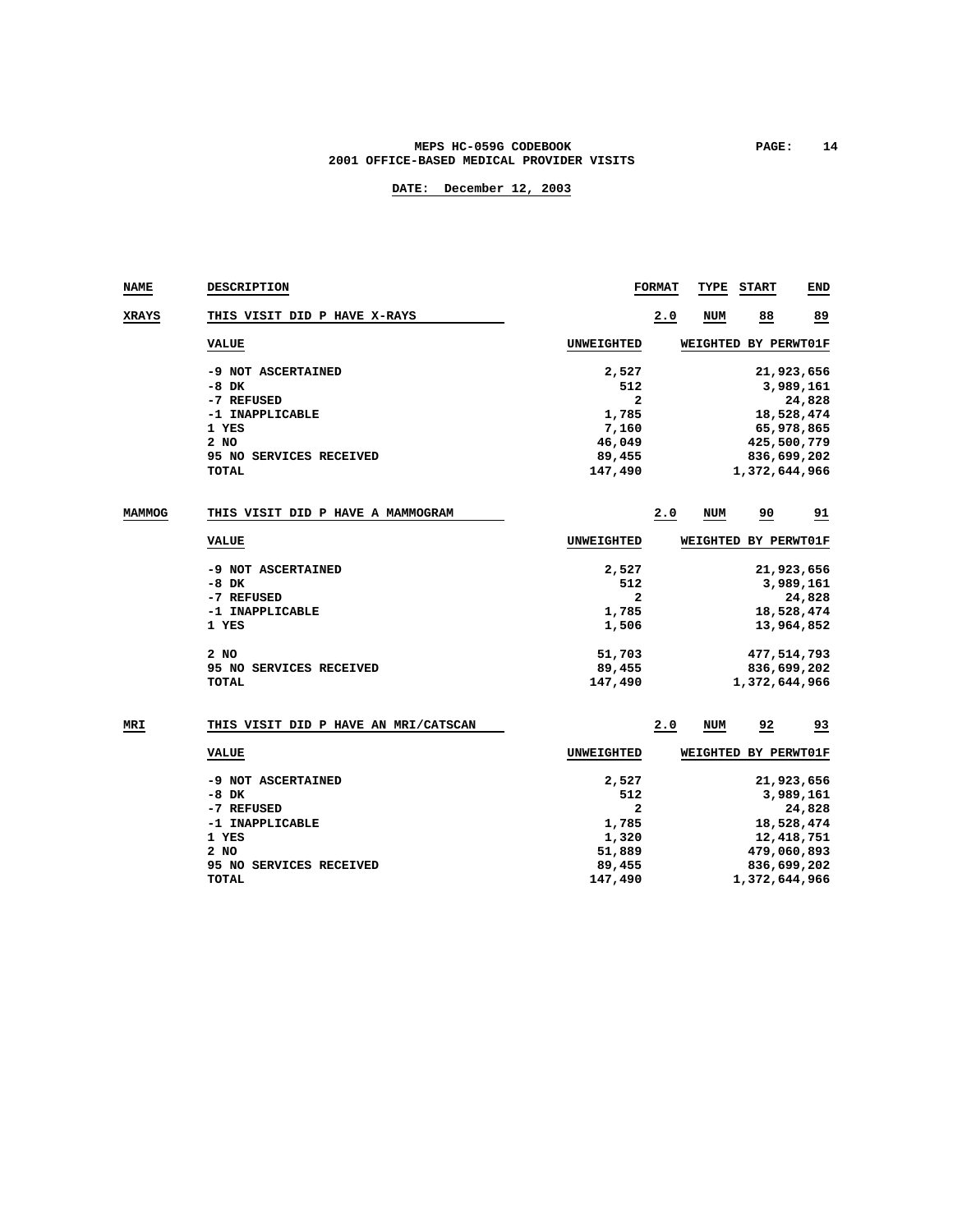### MEPS HC-059G CODEBOOK PAGE: 15  **2001 OFFICE-BASED MEDICAL PROVIDER VISITS**

| <b>NAME</b>   | <b>DESCRIPTION</b>                                                                                                           |                                                                               | <b>FORMAT</b> | TYPE | <b>START</b>         | <b>END</b>                                                                                    |
|---------------|------------------------------------------------------------------------------------------------------------------------------|-------------------------------------------------------------------------------|---------------|------|----------------------|-----------------------------------------------------------------------------------------------|
| EKG           | THIS VISIT DID P HAVE AN EKG OR ECG                                                                                          |                                                                               | 2.0           | NUM  | $\frac{94}{1}$       | $\overline{25}$                                                                               |
|               | <b>VALUE</b>                                                                                                                 | <b>UNWEIGHTED</b>                                                             |               |      | WEIGHTED BY PERWT01F |                                                                                               |
|               | -9 NOT ASCERTAINED<br>$-8$ DK<br>-7 REFUSED<br>-1 INAPPLICABLE<br>1 YES<br>$2$ NO<br>95 NO SERVICES RECEIVED<br><b>TOTAL</b> | 2,527<br>512<br>$\mathbf{z}$<br>1,785<br>2,641<br>50,568<br>89,455<br>147,490 |               |      | 1,372,644,966        | 21,923,656<br>3,989,161<br>24,828<br>18,528,474<br>25,077,994<br>466, 401, 651<br>836,699,202 |
| EEG           | THIS VISIT DID P HAVE AN EEG                                                                                                 |                                                                               | 2.0           | NUM  | 96                   | 97                                                                                            |
|               | <b>VALUE</b>                                                                                                                 | <b>UNWEIGHTED</b>                                                             |               |      | WEIGHTED BY PERWT01F |                                                                                               |
|               | -9 NOT ASCERTAINED<br>$-8$ DK<br>-7 REFUSED<br>-1 INAPPLICABLE<br>1 YES<br>$2$ NO<br>95 NO SERVICES RECEIVED<br><b>TOTAL</b> | 2,527<br>512<br>2<br>1,785<br>199<br>53,010<br>89,455<br>147,490              |               |      | 1,372,644,966        | 21,923,656<br>3,989,161<br>24,828<br>18,528,474<br>1,470,413<br>490,009,232<br>836,699,202    |
| <b>RCVVAC</b> | THIS VISIT DID P RECEIVE A VACCINATION                                                                                       |                                                                               | 2.0           | NUM  | 98                   | 99                                                                                            |
|               | <b>VALUE</b>                                                                                                                 | <b>UNWEIGHTED</b>                                                             |               |      | WEIGHTED BY PERWT01F |                                                                                               |
|               | -9 NOT ASCERTAINED<br>$-8$ DK<br>-7 REFUSED<br>-1 INAPPLICABLE<br>1 YES<br>2 NO<br>95 NO SERVICES RECEIVED<br><b>TOTAL</b>   | 2,527<br>512<br>2<br>1,785<br>3,038<br>50,171<br>89,455<br>147,490            |               |      | 1,372,644,966        | 21,923,656<br>3,989,161<br>24,828<br>18,528,474<br>27, 181, 893<br>464,297,752<br>836,699,202 |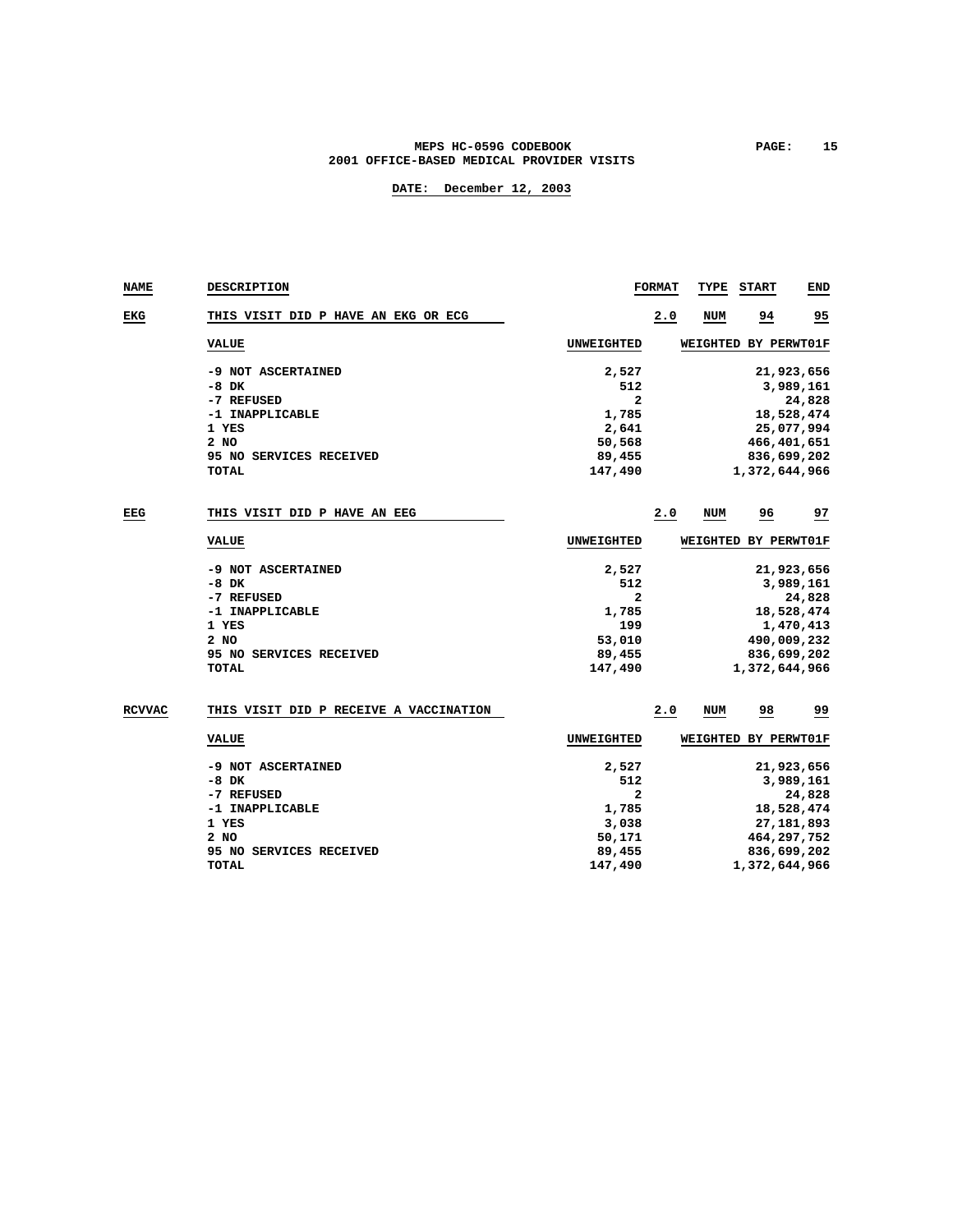#### **MEPS HC-059G CODEBOOK PAGE: 16 2001 OFFICE-BASED MEDICAL PROVIDER VISITS**

| <b>NAME</b>     | <b>DESCRIPTION</b>                       |                | <b>FORMAT</b> | TYPE                 | <b>START</b>  | END         |
|-----------------|------------------------------------------|----------------|---------------|----------------------|---------------|-------------|
| <b>ANESTH</b>   | THIS VISIT DID P RECEIVE ANESTHESIA      |                | 2.0           | <b>NUM</b>           | 100           | 101         |
|                 | <b>VALUE</b>                             | UNWEIGHTED     |               | <b>WEIGHTED</b>      |               | BY PERWT01F |
|                 | -9 NOT ASCERTAINED                       | 2,527          |               |                      |               | 21,923,656  |
|                 | $-8$ DK                                  | 512            |               |                      |               | 3,989,161   |
|                 | -7 REFUSED                               | $\mathbf{z}$   |               |                      |               | 24,828      |
|                 | -1 INAPPLICABLE                          | 1,785          |               |                      |               | 18,528,474  |
|                 | 1 YES                                    | 576            |               |                      |               | 5,031,598   |
|                 | $2$ NO                                   | 52,633         |               |                      |               | 486,448,046 |
|                 | 95 NO SERVICES RECEIVED                  | 89,455         |               |                      |               | 836,699,202 |
|                 | <b>TOTAL</b>                             | 147,490        |               |                      | 1,372,644,966 |             |
| <b>OTHSVCE</b>  | THIS VISIT DID P HAVE OTH DIAG TEST/EXAM |                | 2.0           | <b>NUM</b>           | 102           | <u> 103</u> |
|                 | <b>VALUE</b>                             | UNWEIGHTED     |               | WEIGHTED             |               | BY PERWT01F |
|                 | -9 NOT ASCERTAINED                       | 2,527          |               |                      |               | 21,923,656  |
|                 | $-8$ DK                                  | 512            |               |                      |               | 3,989,161   |
|                 | -7 REFUSED                               | $\overline{a}$ |               |                      |               | 24,828      |
|                 | -1 INAPPLICABLE                          | 1,785          |               |                      |               | 18,528,474  |
|                 | 1 YES                                    | 15,802         |               |                      |               | 151,078,330 |
|                 | $2$ NO                                   | 37,407         |               |                      |               | 340,401,315 |
|                 | 95 NO SERVICES RECEIVED                  | 89,455         |               |                      |               | 836,699,202 |
|                 | <b>TOTAL</b>                             | 147,490        |               |                      | 1,372,644,966 |             |
| <b>SURGPROC</b> | WAS SURG PROC PERFORMED ON P THIS VISIT  |                | 2.0           | <b>NUM</b>           | 104           | 105         |
|                 | <b>VALUE</b>                             | UNWEIGHTED     |               | WEIGHTED BY PERWT01F |               |             |
|                 | 0.3500320022003737777                    | 1.25           |               |                      |               | 11.176.000  |

| -9 NOT ASCERTAINED | 1,356   | 11,176,802    |
|--------------------|---------|---------------|
| -8 DK              | 50      | 312,823       |
| -7 REFUSED         |         | 36,462        |
| -1 INAPPLICABLE    | 1,785   | 18,525,489    |
| 1 YES              | 3,434   | 33,913,483    |
| 2 NO               | 140,862 | 1,308,679,906 |
| TOTAL              | 147,490 | 1,372,644,966 |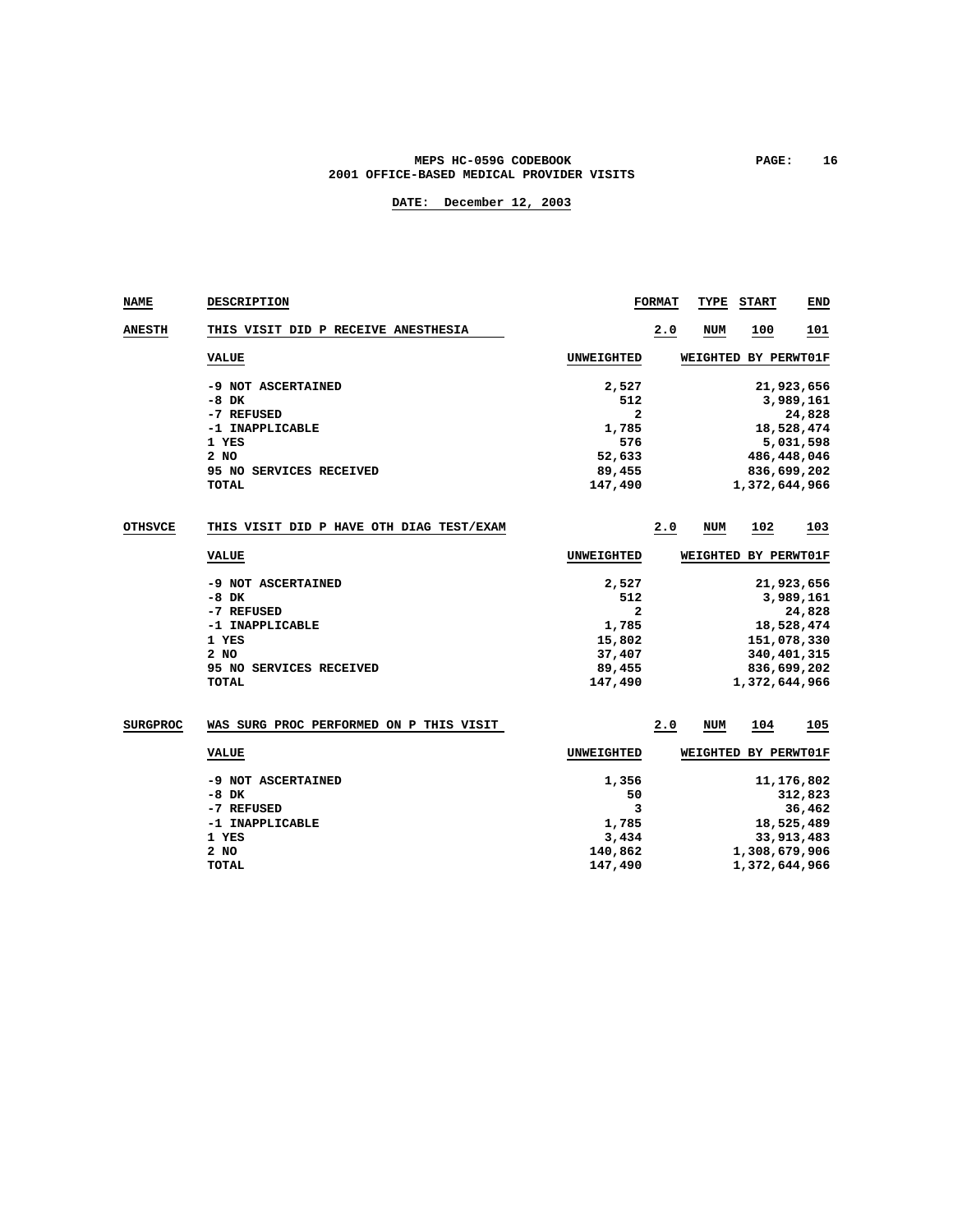### MEPS HC-059G CODEBOOK **PAGE:** 17  **2001 OFFICE-BASED MEDICAL PROVIDER VISITS**

| NAME     | <b>DESCRIPTION</b>                                                    |                                                    | <b>FORMAT</b> | TYPE                   | <b>START</b>                   | <b>END</b>                                                       |
|----------|-----------------------------------------------------------------------|----------------------------------------------------|---------------|------------------------|--------------------------------|------------------------------------------------------------------|
| MEDPRESC | ANY MEDICINE PRESCRIBED FOR P THIS VISIT                              |                                                    | 2.0           | NUM                    | 106                            | 107                                                              |
|          | <b>VALUE</b>                                                          | <b>UNWEIGHTED</b>                                  |               | WEIGHTED               |                                | BY PERWT01F                                                      |
|          | -9 NOT ASCERTAINED<br>$-8$ DK<br>-7 REFUSED<br>1 YES<br>2 NO<br>TOTAL | 2,423<br>712<br>31<br>39,941<br>104,383<br>147,490 |               |                        | 1,372,644,966                  | 21,546,882<br>6,882,075<br>194,259<br>353,463,756<br>990,557,993 |
| VAPLACE  | VA FACILITY FLAG<br><b>VALUE</b>                                      | <b>UNWEIGHTED</b>                                  | 1.0           | <b>NUM</b><br>WEIGHTED | 108                            | 108<br>BY PERWT01F                                               |
|          | $0$ NO<br>1 YES<br>TOTAL                                              | 145,885<br>1,605<br>147,490                        |               |                        | 1,359,807,583<br>1,372,644,966 | 12,837,382                                                       |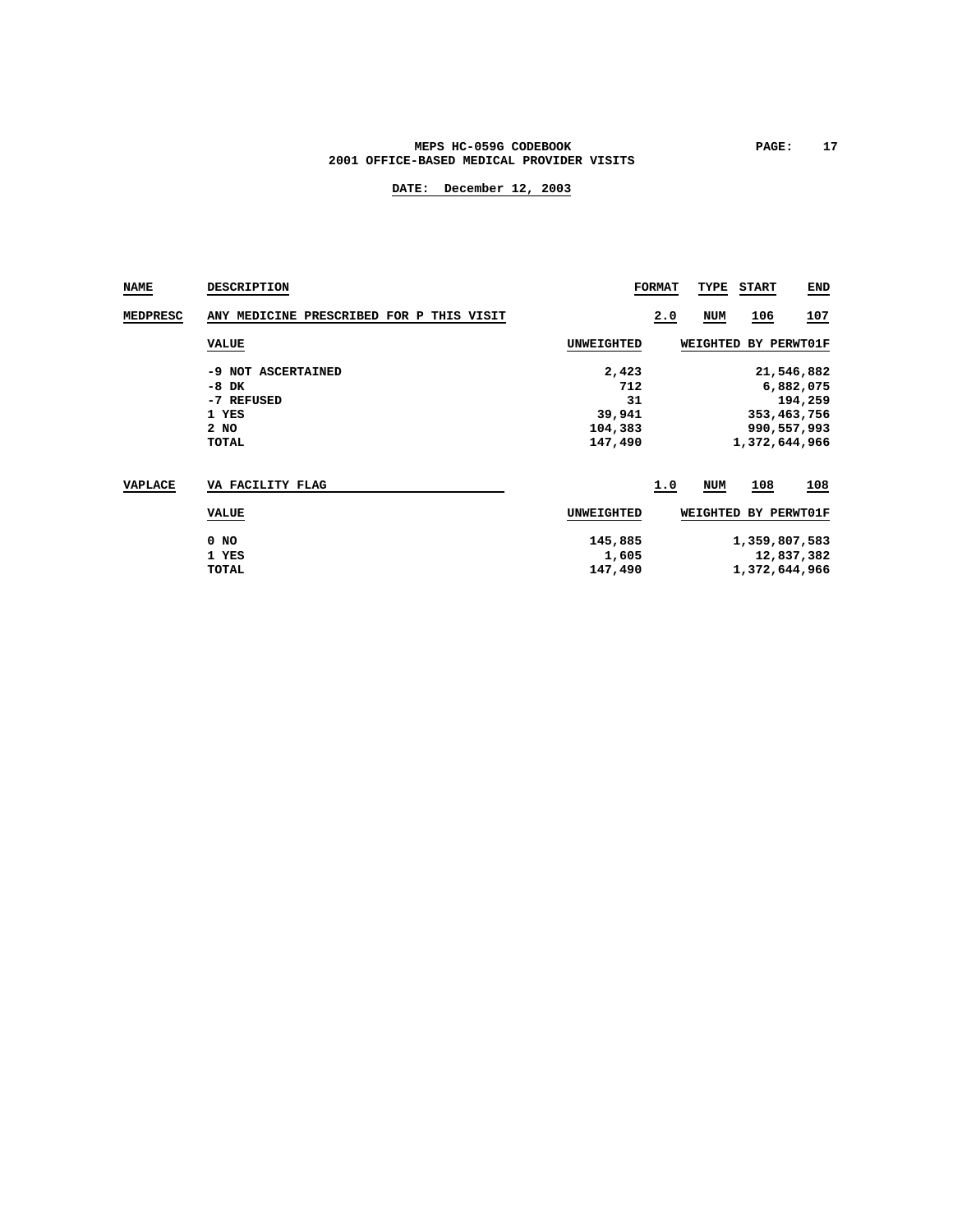### MEPS HC-059G CODEBOOK **PAGE:** 18  **2001 OFFICE-BASED MEDICAL PROVIDER VISITS**

| <b>NAME</b> | <b>DESCRIPTION</b>              |            | <b>FORMAT</b><br>TYPE<br><b>START</b><br><b>END</b> |
|-------------|---------------------------------|------------|-----------------------------------------------------|
| OBICD1X     | 3-DIGIT ICD-9-CM CONDITION CODE |            | 3.0<br>CHAR<br><u> 109</u><br><u> 111</u>           |
|             | <b>VALUE</b>                    | UNWEIGHTED | WEIGHTED BY PERWT01F                                |
|             | -1 INAPPLICABLE                 | 29,085     | 275,691,488                                         |
|             | -9 NOT ASCERTAINED              | 622        | 6,007,323                                           |
|             | $001 - 139$                     | 3,725      | 33,981,754                                          |
|             | $140 - 239$                     | 5,802      | 55,794,913                                          |
|             | $240 - 279$                     | 6,838      | 56,974,251                                          |
|             | $280 - 289$                     | 799        | 6,602,203                                           |
|             | $290 - 319$                     | 9,112      | 89,982,624                                          |
|             | $320 - 389$                     | 9,619      | 93,543,889                                          |
|             | $390 - 459$                     | 9,313      | 84,832,640                                          |
|             | $460 - 519$                     | 13,178     | 121,451,420                                         |
|             | $520 - 579$                     | 3,020      | 26, 417, 251                                        |
|             | $580 - 629$                     | 6,669      | 55,433,901                                          |
|             | $630 - 677$                     | 299        | 3,035,943                                           |
|             | $680 - 709$                     | 3,569      | 35,009,593                                          |
|             | $710 - 739$                     | 18,278     | 175,731,809                                         |
|             | $740 - 759$                     | 441        | 4,339,415                                           |
|             | $760 - 779$                     | 75         | 714,429                                             |
|             | 780 - 799                       | 6,107      | 55,946,829                                          |
|             | $800 - 999$                     | 11,287     | 105,827,322                                         |
|             | $V00 - V99$                     | 9,652      | 85,325,971                                          |
|             | TOTAL                           | 147,490    | 1,372,644,966                                       |
|             |                                 |            |                                                     |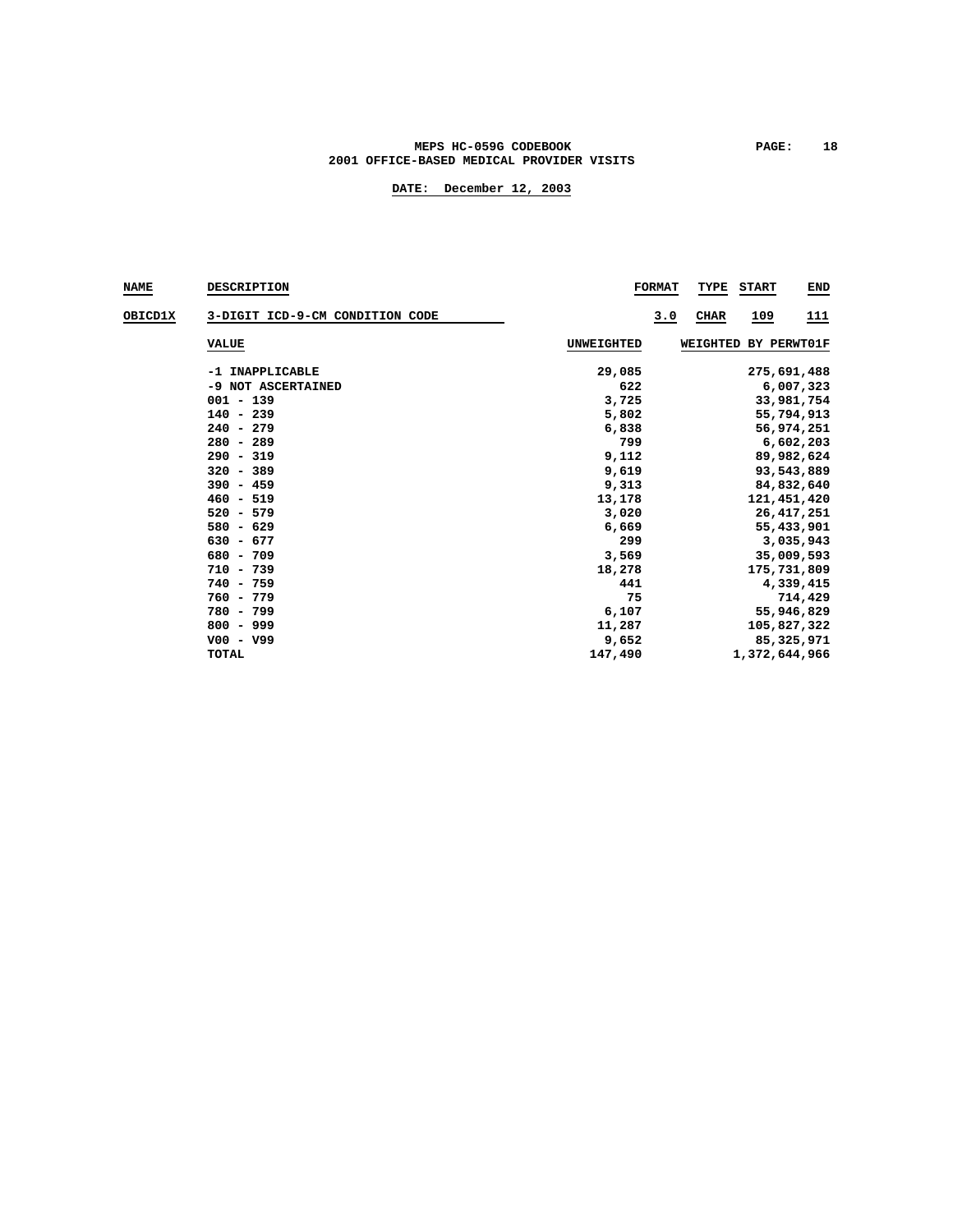### MEPS HC-059G CODEBOOK PAGE: 19  **2001 OFFICE-BASED MEDICAL PROVIDER VISITS**

| <b>NAME</b>    | <b>DESCRIPTION</b>              |            | <b>FORMAT</b><br>TYPE<br><b>START</b><br><b>END</b> |
|----------------|---------------------------------|------------|-----------------------------------------------------|
| <b>OBICD2X</b> | 3-DIGIT ICD-9-CM CONDITION CODE |            | CHAR<br>112<br>3.0<br>114                           |
|                | <b>VALUE</b>                    | UNWEIGHTED | WEIGHTED BY PERWT01F                                |
|                | -1 INAPPLICABLE                 | 127,974    | 1,200,213,254                                       |
|                | -9 NOT ASCERTAINED              | 68         | 627,024                                             |
|                | $001 - 139$                     | 282        | 2,301,159                                           |
|                | $140 - 239$                     | 309        | 2,867,668                                           |
|                | $240 - 279$                     | 2,016      | 17,383,242                                          |
|                | $280 - 289$                     | 117        | 829,030                                             |
|                | $290 - 319$                     | 2,151      | 21,485,536                                          |
|                | $320 - 389$                     | 1,197      | 9,756,283                                           |
|                | $390 - 459$                     | 2,856      | 23,653,196                                          |
|                | $460 - 519$                     | 1,762      | 15,614,779                                          |
|                | $520 - 579$                     | 563        | 5,041,106                                           |
|                | $580 - 629$                     | 424        | 3,582,936                                           |
|                | $630 - 677$                     | 37         | 218,225                                             |
|                | $680 - 709$                     | 260        | 2,313,613                                           |
|                | $710 - 739$                     | 3,788      | 35, 213, 301                                        |
|                | $740 - 759$                     | 15         | 86,704                                              |
|                | 780 - 799                       | 1,559      | 14,093,555                                          |
|                | $800 - 999$                     | 1,157      | 9,970,388                                           |
|                | $V00 - V99$                     | 955        | 7,393,967                                           |
|                | TOTAL                           | 147,490    | 1,372,644,966                                       |
|                |                                 |            |                                                     |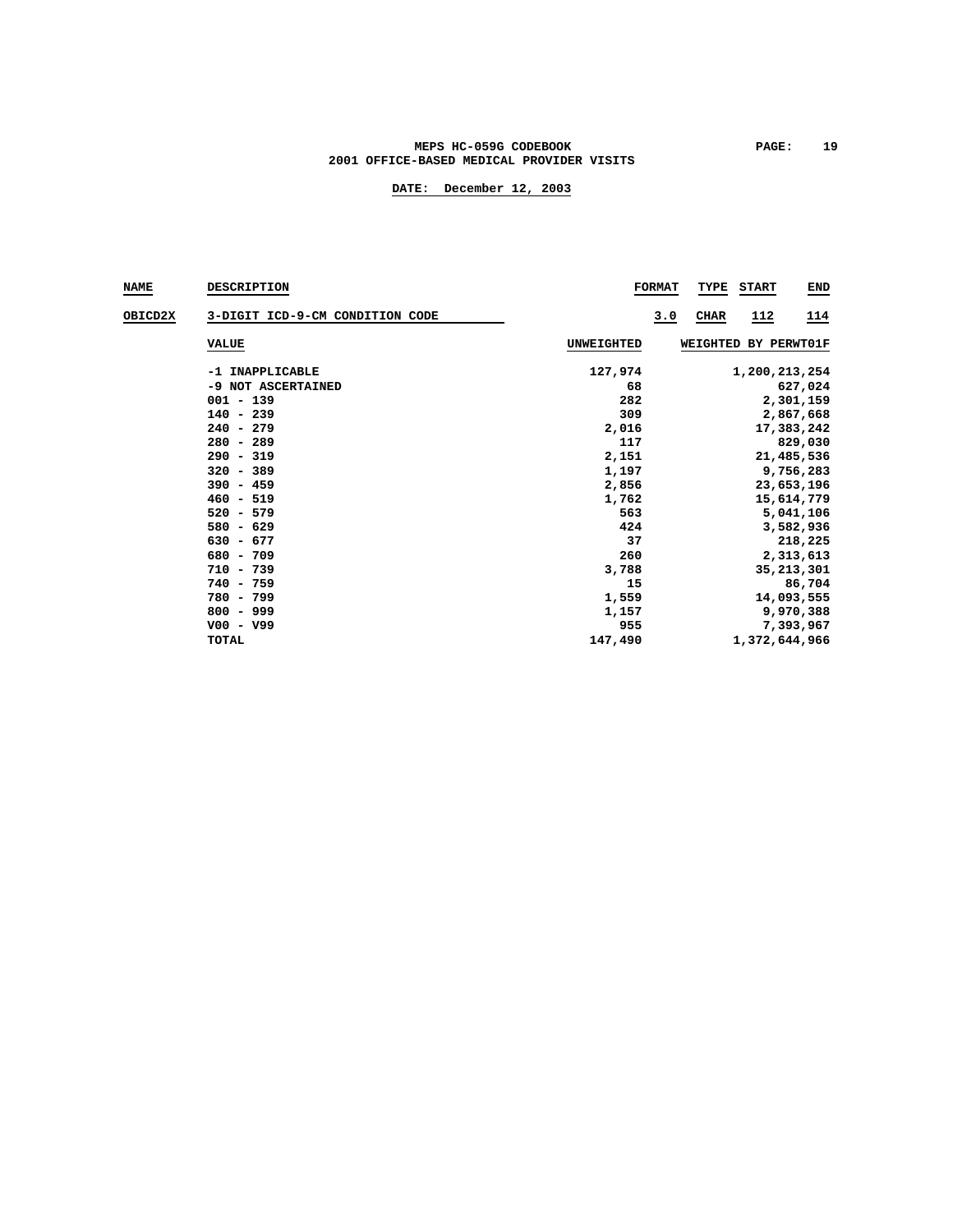### **MEPS HC-059G CODEBOOK PAGE: 20 2001 OFFICE-BASED MEDICAL PROVIDER VISITS**

| <b>NAME</b>    | <b>DESCRIPTION</b>              |            | <b>FORMAT</b><br>TYPE<br><b>START</b><br><b>END</b> |
|----------------|---------------------------------|------------|-----------------------------------------------------|
| <b>OBICD3X</b> | 3-DIGIT ICD-9-CM CONDITION CODE |            | CHAR<br>115<br>117<br>3.0                           |
|                | <b>VALUE</b>                    | UNWEIGHTED | WEIGHTED BY PERWT01F                                |
|                | -1 INAPPLICABLE                 | 140,318    | 1,309,910,215                                       |
|                | -9 NOT ASCERTAINED              | 12         | 144,301                                             |
|                | $001 - 139$                     | 87         | 557,616                                             |
|                | $140 - 239$                     | 125        | 1,186,957                                           |
|                | $240 - 279$                     | 1,001      | 7,837,234                                           |
|                | $280 - 289$                     | 92         | 661,225                                             |
|                | $290 - 319$                     | 648        | 5,980,010                                           |
|                | $320 - 389$                     | 398        | 2,751,869                                           |
|                | $390 - 459$                     | 1,001      | 8,674,686                                           |
|                | $460 - 519$                     | 465        | 4,235,928                                           |
|                | $520 - 579$                     | 292        | 2,344,136                                           |
|                | $580 - 629$                     | 157        | 932,786                                             |
|                | $630 - 677$                     | 2          | 5,168                                               |
|                | $680 - 709$                     | 91         | 912,397                                             |
|                | $710 - 739$                     | 1,509      | 16,189,539                                          |
|                | $740 - 759$                     | 14         | 105,043                                             |
|                | 780 - 799                       | 687        | 5,401,862                                           |
|                | $800 - 999$                     | 324        | 2,778,179                                           |
|                | $V00 - V99$                     | 267        | 2,035,814                                           |
|                | TOTAL                           | 147,490    | 1,372,644,966                                       |
|                |                                 |            |                                                     |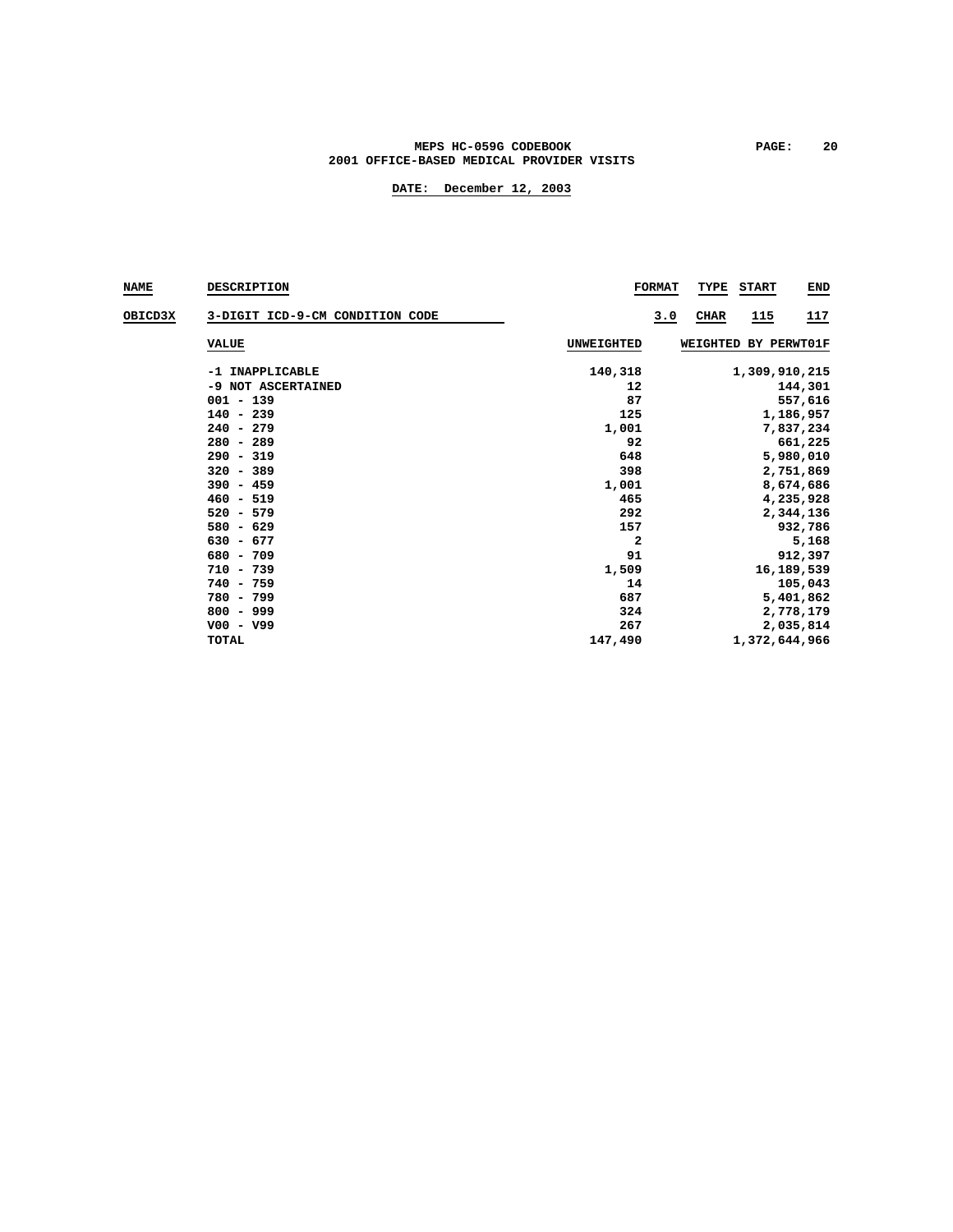### MEPS HC-059G CODEBOOK **PAGE:** 21  **2001 OFFICE-BASED MEDICAL PROVIDER VISITS**

| <b>NAME</b>    | <b>DESCRIPTION</b>              |                   | <b>FORMAT</b><br>TYPE<br><b>START</b><br><b>END</b> |
|----------------|---------------------------------|-------------------|-----------------------------------------------------|
| <b>OBICD4X</b> | 3-DIGIT ICD-9-CM CONDITION CODE |                   | <u> 118</u><br>120<br>3.0<br>CHAR                   |
|                | <b>VALUE</b>                    | <b>UNWEIGHTED</b> | WEIGHTED BY PERWT01F                                |
|                | -1 INAPPLICABLE                 | 144,161           | 1,345,386,384                                       |
|                | -9 NOT ASCERTAINED              | 58                | 420,749                                             |
|                | $001 - 139$                     | 37                | 240,557                                             |
|                | $140 - 239$                     | 31                | 247,890                                             |
|                | $240 - 279$                     | 406               | 3,656,665                                           |
|                | $280 - 289$                     | 37                | 350,472                                             |
|                | $290 - 319$                     | 212               | 1,983,535                                           |
|                | $320 - 389$                     | 176               | 1,366,573                                           |
|                | $390 - 459$                     | 461               | 3,326,565                                           |
|                | $460 - 519$                     | 272               | 2,222,817                                           |
|                | $520 - 579$                     | 124               | 903,017                                             |
|                | $580 - 629$                     | 84                | 589,350                                             |
|                | $680 - 709$                     | 94                | 810,799                                             |
|                | $710 - 739$                     | 620               | 5,746,490                                           |
|                | $740 - 759$                     | 24                | 279,127                                             |
|                | 780 - 799                       | 458               | 3,460,950                                           |
|                | $800 - 999$                     | 111               | 635,812                                             |
|                | $V00 - V99$                     | 124               | 1,017,215                                           |
|                | TOTAL                           | 147,490           | 1,372,644,966                                       |
|                |                                 |                   |                                                     |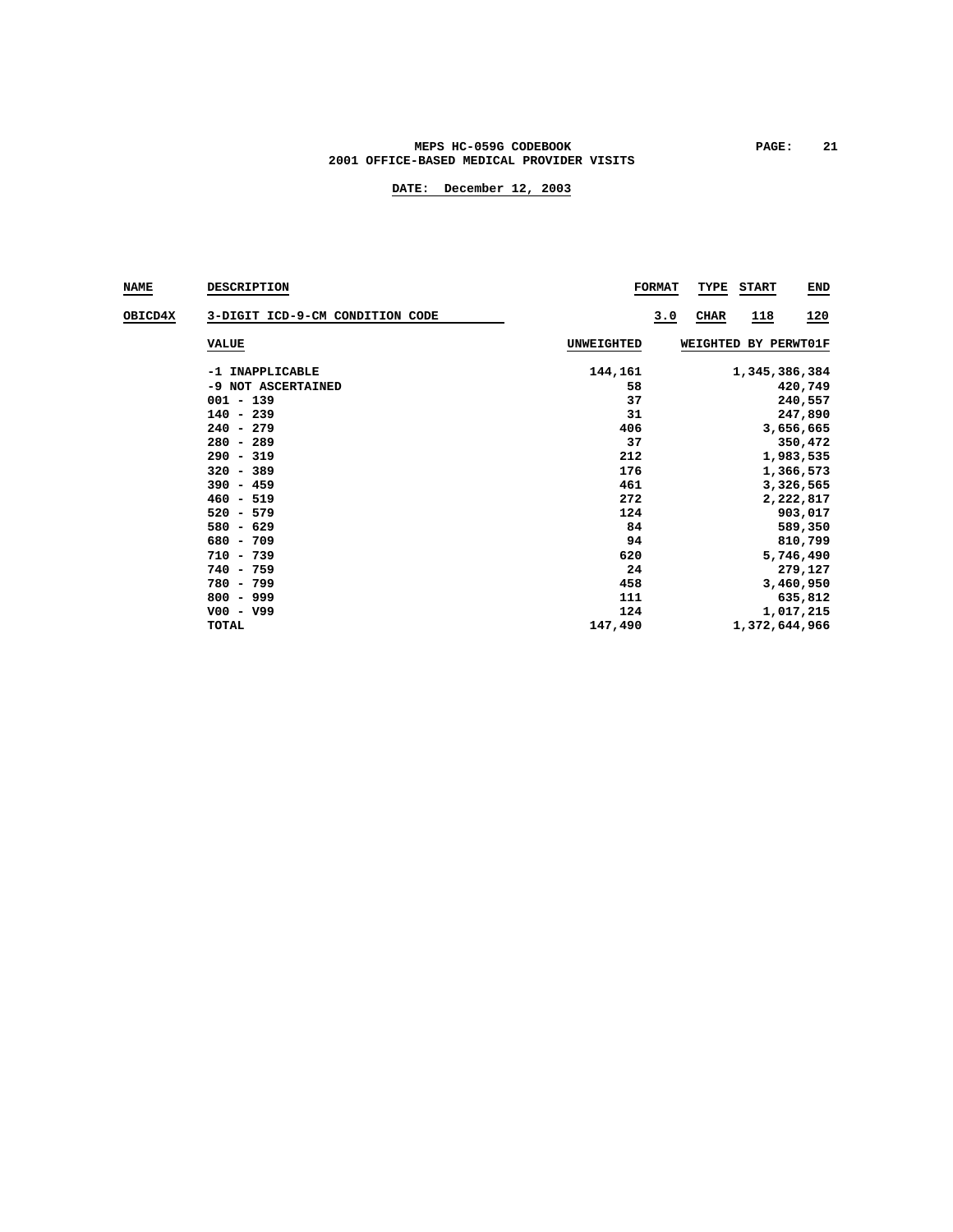#### **MEPS HC-059G CODEBOOK PAGE: 22 2001 OFFICE-BASED MEDICAL PROVIDER VISITS**

| <b>NAME</b>    | <b>DESCRIPTION</b>                    |                   | <b>FORMAT</b> | TYPE        | <b>START</b>         | END        |  |  |  |
|----------------|---------------------------------------|-------------------|---------------|-------------|----------------------|------------|--|--|--|
| <b>OBPRO1X</b> | 2-DIGIT ICD-9-CM PROCEDURE CODE       |                   | 2.0           | <b>CHAR</b> | 121                  | 122        |  |  |  |
|                | <b>VALUE</b>                          | UNWEIGHTED        |               |             | WEIGHTED BY PERWT01F |            |  |  |  |
|                | -1 INAPPLICABLE                       | 141,930           |               |             | 1,321,342,053        |            |  |  |  |
|                | $01 - 05$                             | 143               |               |             |                      | 1,378,931  |  |  |  |
|                | $06 - 07$                             | 22                |               |             |                      | 206,465    |  |  |  |
|                | $08 - 16$                             | 405               |               |             |                      | 3,621,702  |  |  |  |
|                | $18 - 20$                             | 79                |               |             |                      | 798,198    |  |  |  |
|                | $21 - 29$                             | 108               |               |             |                      | 1,023,325  |  |  |  |
|                | $30 - 34$                             | 9                 |               |             |                      | 70,599     |  |  |  |
|                | $35 - 39$                             | 804               |               |             |                      | 6,841,955  |  |  |  |
|                | $40 - 41$                             | 8                 |               |             |                      | 49,607     |  |  |  |
|                | $42 - 54$                             | 321               |               |             |                      | 2,883,665  |  |  |  |
|                | $55 - 59$                             | 100               |               |             |                      | 1,068,900  |  |  |  |
|                | $60 - 64$                             | 76                |               | 728,157     |                      |            |  |  |  |
|                | $65 - 71$                             | 180               |               | 1,482,070   |                      |            |  |  |  |
|                | $72 - 75$                             | 2                 |               | 8,902       |                      |            |  |  |  |
|                | $76 - 84$                             | 1,584             |               |             |                      | 14,562,940 |  |  |  |
|                | $85 - 86$                             | 699               |               |             |                      | 7,045,799  |  |  |  |
|                | $87 - 99$                             | 1,020             |               |             |                      | 9,531,697  |  |  |  |
|                | <b>TOTAL</b>                          | 147,490           |               |             | 1,372,644,966        |            |  |  |  |
| <b>OBCCC1X</b> | MODIFIED CLINICAL CLASSIFICATION CODE |                   | 3.0           | <b>CHAR</b> | 123                  | 125        |  |  |  |
|                |                                       |                   |               |             |                      |            |  |  |  |
|                | <b>VALUE</b>                          | UNWEIGHTED        |               |             | WEIGHTED BY PERWT01F |            |  |  |  |
|                | -1 INAPPLICABLE                       | 29,085            |               |             | 275,691,488          |            |  |  |  |
|                | -9 NOT ASCERTAINED                    | 673               |               |             |                      | 6,517,330  |  |  |  |
|                | $001 - 260$                           | 117,732           |               |             | 1,090,436,147        |            |  |  |  |
|                | <b>TOTAL</b>                          | 147,490           |               |             | 1,372,644,966        |            |  |  |  |
| <b>OBCCC2X</b> | MODIFIED CLINICAL CLASSIFICATION CODE |                   | 3.0           | <b>CHAR</b> | 126                  | 128        |  |  |  |
|                |                                       |                   |               |             |                      |            |  |  |  |
|                | <b>VALUE</b>                          | <b>UNWEIGHTED</b> |               |             | WEIGHTED BY PERWT01F |            |  |  |  |
|                | -1 INAPPLICABLE                       | 127,974           |               |             | 1,200,213,254        |            |  |  |  |
|                | -9 NOT ASCERTAINED                    | 83                |               |             |                      | 692,779    |  |  |  |
|                | $001 - 260$                           | 19,433            |               |             | 171,738,933          |            |  |  |  |
|                | <b>TOTAL</b>                          | 147,490           |               |             | 1,372,644,966        |            |  |  |  |
|                |                                       |                   |               |             |                      |            |  |  |  |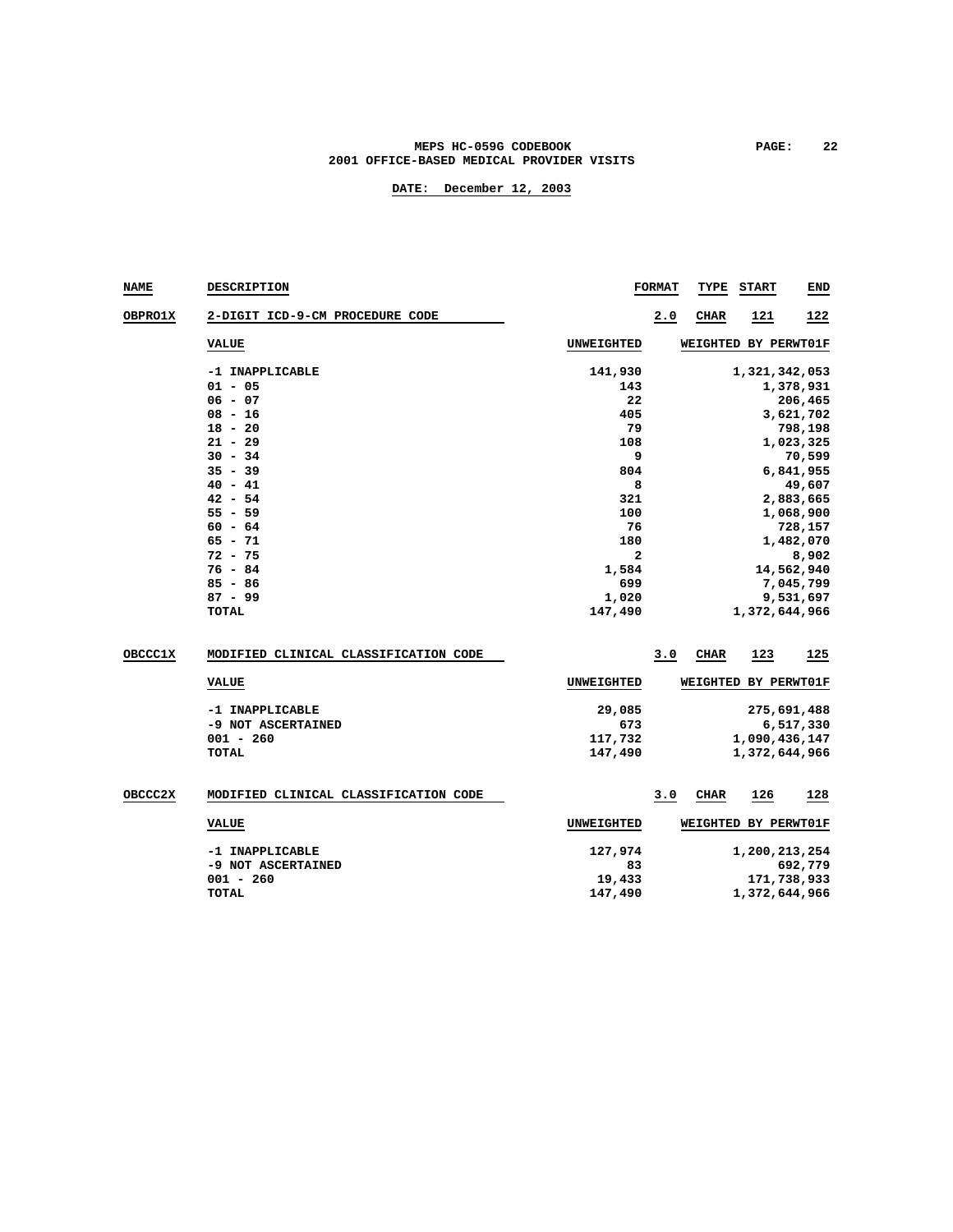#### **MEPS HC-059G CODEBOOK PAGE: 23 2001 OFFICE-BASED MEDICAL PROVIDER VISITS**

| NAME            | DESCRIPTION                           |                   | <b>FORMAT</b> | TYPE            | <b>START</b>         | END                   |
|-----------------|---------------------------------------|-------------------|---------------|-----------------|----------------------|-----------------------|
| OBCCC3X         | MODIFIED CLINICAL CLASSIFICATION CODE |                   | 3.0           | <b>CHAR</b>     | 129                  | 131                   |
|                 | <b>VALUE</b>                          | <b>UNWEIGHTED</b> |               |                 | WEIGHTED BY PERWT01F |                       |
|                 | -1 INAPPLICABLE                       | 140,318           |               |                 | 1,309,910,215        |                       |
|                 | -9 NOT ASCERTAINED<br>$001 - 260$     | 12<br>7,160       |               |                 |                      | 144,301<br>62,590,450 |
|                 | <b>TOTAL</b>                          | 147,490           |               |                 | 1,372,644,966        |                       |
|                 |                                       |                   |               |                 |                      |                       |
| OBCCC4X         | MODIFIED CLINICAL CLASSIFICATION CODE |                   | 3.0           | CIIAR           | 132                  | 134                   |
|                 | <b>VALUE</b>                          | <b>UNWEIGHTED</b> |               |                 | WEIGHTED BY PERWT01F |                       |
|                 | -1 INAPPLICABLE                       | 144,161           |               |                 | 1,345,386,384        |                       |
|                 | -9 NOT ASCERTAINED                    | 58                |               |                 |                      | 420,749               |
|                 | $001 - 260$                           | 3,271             |               |                 |                      | 26,837,832            |
|                 | <b>TOTAL</b>                          | 147,490           |               |                 | 1,372,644,966        |                       |
|                 |                                       |                   |               |                 |                      |                       |
| <b>FFOBTYPE</b> | FLAT FEE BUNDLE                       |                   | 2.0           | NUM             | 135                  | 136                   |
|                 | <b>VALUE</b>                          | <b>UNWEIGHTED</b> |               |                 | WEIGHTED BY PERWT01F |                       |
|                 | -1 INAPPLICABLE                       | 143,615           |               |                 | 1,336,881,932        |                       |
|                 | 1 FLAT FEE STEM                       | 955               |               |                 |                      | 9,019,786             |
|                 | 2 FLAT FEE LEAF                       | 2,920             |               |                 |                      | 26,743,248            |
|                 | TOTAL                                 | 147,490           |               |                 | 1,372,644,966        |                       |
|                 |                                       |                   |               |                 |                      |                       |
| FFBEF01         | TOTAL # OF VISITS IN FF BEFORE 2001   |                   | 2.0           | <b>NUM</b>      | 137                  | 138                   |
|                 | <b>VALUE</b>                          | UNWEIGHTED        |               | <b>WEIGHTED</b> |                      | BY PERWT01F           |
|                 | -9 NOT ASCERTAINED                    | 2,587             |               |                 |                      | 22,694,906            |
|                 | $-8$ DK                               | 4                 |               |                 |                      | 27,097                |
|                 | -1 INAPPLICABLE                       | 143,615           |               |                 | 1,336,881,932        |                       |
|                 | 0                                     | 1,138             |               |                 |                      | 11,418,056            |
|                 | $1 - 35$                              | 146               |               |                 |                      | 1,622,974             |
|                 | <b>TOTAL</b>                          | 147,490           |               |                 | 1,372,644,966        |                       |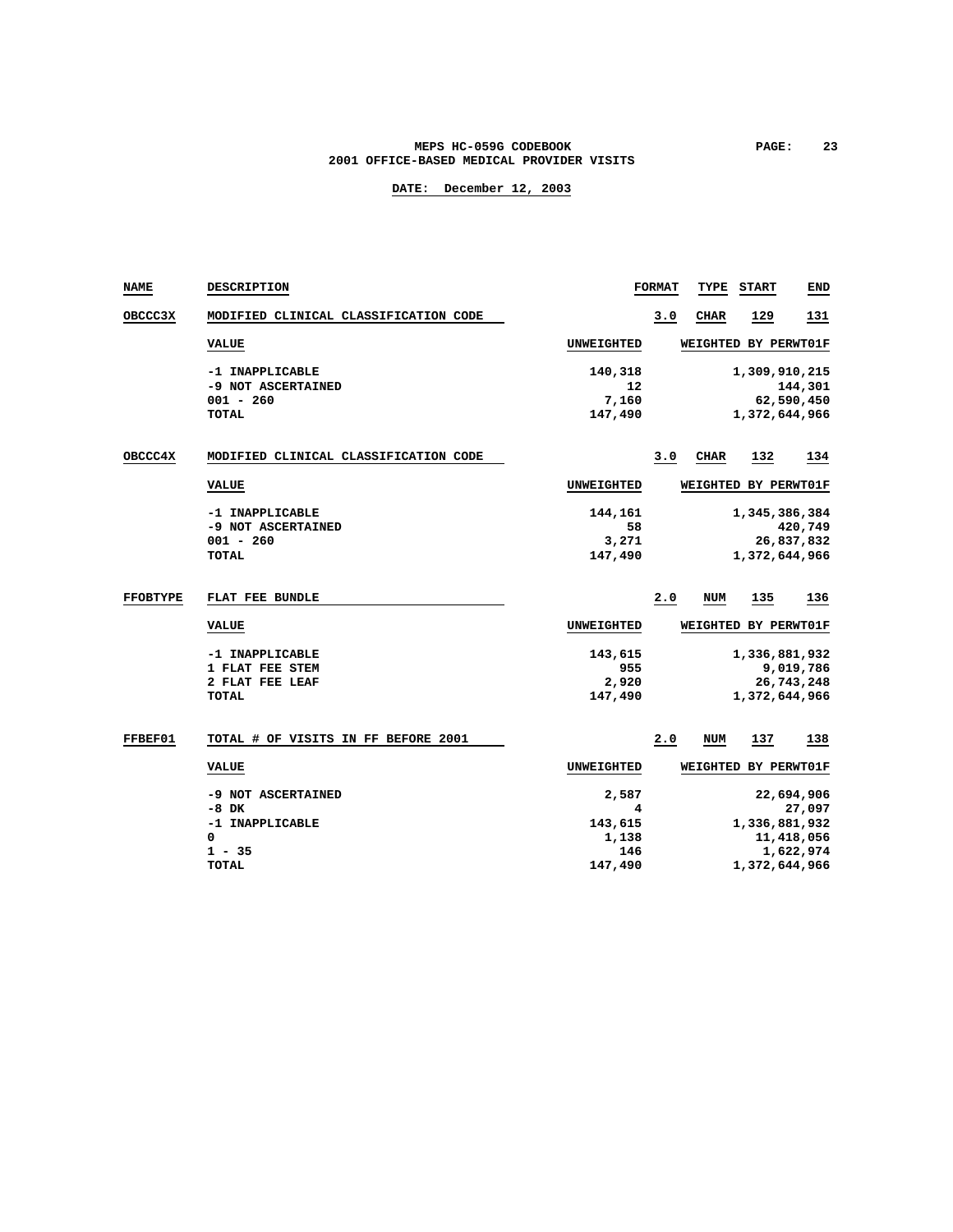### **MEPS HC-059G CODEBOOK PAGE:** 24  **2001 OFFICE-BASED MEDICAL PROVIDER VISITS**

| NAME           | <b>DESCRIPTION</b>                 |                   | <b>FORMAT</b> | TYPE       | <b>START</b>         | END          |
|----------------|------------------------------------|-------------------|---------------|------------|----------------------|--------------|
| <b>FFTOT02</b> | TOTAL # OF VISITS IN FF AFTER 2001 |                   | 2.0           | <b>NUM</b> | 139                  | 140          |
|                | <b>VALUE</b>                       | UNWEIGHTED        |               |            | WEIGHTED BY PERWT01F |              |
|                | -9 NOT ASCERTAINED                 | 2,587             |               |            |                      | 22,694,906   |
|                | $-8$ DK                            | 3                 |               |            |                      | 30,117       |
|                | -1 INAPPLICABLE                    | 143,615           |               |            | 1,336,881,932        |              |
|                | 0                                  | 1,106             |               |            |                      | 11,520,092   |
|                | $1 - 15$                           | 179               |               |            |                      | 1,517,919    |
|                | <b>TOTAL</b>                       | 147,490           |               |            | 1,372,644,966        |              |
| OBSF01X        | AMOUNT PAID, FAMILY (IMPUTED)      |                   | 8.2           | NUM        | 141                  | 148          |
|                | <b>VALUE</b>                       | UNWEIGHTED        |               |            | WEIGHTED BY PERWT01F |              |
|                | -1 INAPPLICABLE                    | 1,748             |               |            |                      | 18,071,200   |
|                | 0                                  | 70,943            |               |            | 623,108,071          |              |
|                | $$0.01 - $15,000.00$               | 74,799            |               |            | 731,465,695          |              |
|                | <b>TOTAL</b>                       | 147,490           |               |            | 1,372,644,966        |              |
| OBMR01X        | AMOUNT PAID, MEDICARE (IMPUTED)    |                   | 8.2           | NUM        | 149                  | 156          |
|                | <b>VALUE</b>                       | <b>UNWEIGHTED</b> |               |            | WEIGHTED BY PERWT01F |              |
|                | -1 INAPPLICABLE                    | 1,748             |               |            |                      | 18,071,200   |
|                | 0                                  | 115,550           |               |            | 1,070,611,733        |              |
|                | $$0.02 - $32.03$                   | 7,553             |               |            |                      | 70,782,126   |
|                | $$32.04 - $48.44$                  | 7,544             |               |            |                      | 71,938,994   |
|                | $$48.45 - $89.80$                  | 7,548             |               |            |                      | 71,765,726   |
|                | $$89.81 - $11,303.27$              | 7,547             |               |            |                      | 69, 475, 186 |
|                | <b>TOTAL</b>                       | 147,490           |               |            | 1,372,644,966        |              |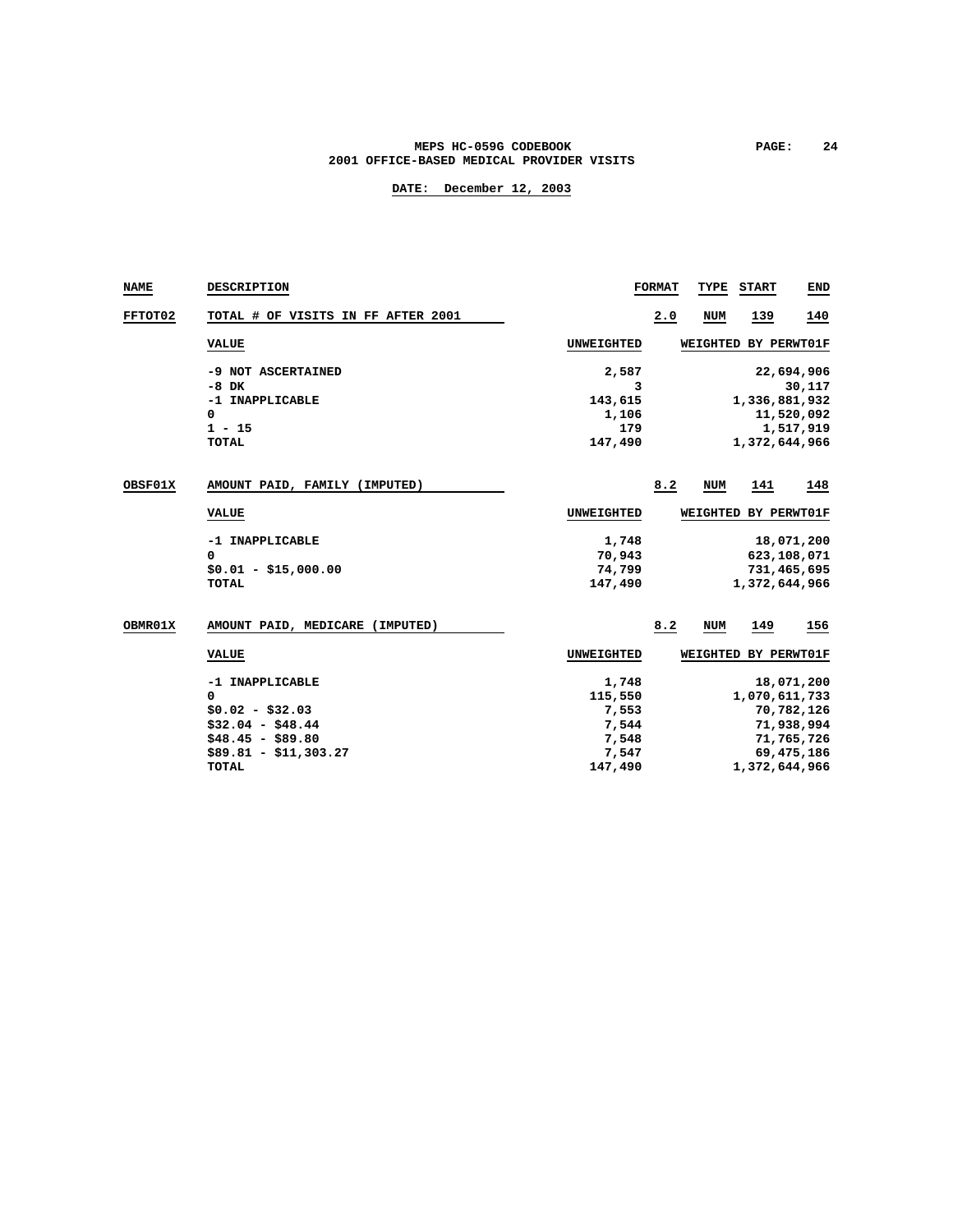### **MEPS HC-059G CODEBOOK PAGE:** 25  **2001 OFFICE-BASED MEDICAL PROVIDER VISITS**

| <b>NAME</b> | DESCRIPTION                              |            | <b>FORMAT</b> | TYPE       | <b>START</b>         | END          |
|-------------|------------------------------------------|------------|---------------|------------|----------------------|--------------|
| OBMD01X     | AMOUNT PAID, MEDICAID (IMPUTED)          |            | 8.2           | NUM        | 157                  | 164          |
|             | <b>VALUE</b>                             | UNWEIGHTED |               |            | WEIGHTED BY PERWT01F |              |
|             | -1 INAPPLICABLE                          | 1,748      |               |            |                      | 18,071,200   |
|             | 0                                        | 128,702    |               |            | 1,237,730,166        |              |
|             | $$0.01 - $27.60$                         | 4,273      |               |            |                      | 29,050,268   |
|             | $$27.61 - $48.72$                        | 4,248      |               |            |                      | 28,808,020   |
|             | $$48.73 - $87.07$                        | 4,261      |               |            |                      | 28, 265, 541 |
|             | $$87.08 - $11,927.90$                    | 4,258      |               |            |                      | 30,719,770   |
|             | <b>TOTAL</b>                             | 147,490    |               |            | 1,372,644,966        |              |
| OBPV01X     | AMOUNT PAID, PRIVATE INSURANCE (IMPUTED) |            | 8.2           | <b>NUM</b> | 165                  | 172          |
|             | <b>VALUE</b>                             | UNWEIGHTED |               |            | WEIGHTED BY PERWT01F |              |
|             | -1 INAPPLICABLE                          | 1,748      |               |            |                      | 18,071,200   |
|             | 0                                        | 73,852     |               |            | 634,899,346          |              |
|             | $$0.01 - $28.00$                         | 18,091     |               |            | 180, 139, 599        |              |
|             | $$28.01 - $49.00$                        | 17,898     |               |            | 178,321,634          |              |
|             | $$49.01 - $91.00$                        | 17,960     |               |            | 182,581,103          |              |
|             | $$91.01 - $21,891.44$                    | 17,941     |               |            | 178,632,083          |              |
|             | TOTAL                                    | 147,490    |               |            | 1,372,644,966        |              |
| OBVA01X     | AMOUNT PAID, VETERANS (IMPUTED)          |            | 7.2           | NUM        | 173                  | 179          |
|             | <b>VALUE</b>                             | UNWEIGHTED |               |            | WEIGHTED BY PERWT01F |              |
|             |                                          |            |               |            |                      |              |
|             | -1 INAPPLICABLE                          | 1,748      |               |            |                      | 18,071,200   |
|             | 0                                        | 143,387    |               |            | 1,334,094,769        |              |
|             | $$0.01 - $28.55$                         | 589        |               |            |                      | 5,118,379    |
|             | $$28.56 - $73.28$                        | 589        |               |            |                      | 5,254,709    |
|             | $$73.29 - $160.00$                       | 613        |               |            |                      | 5,329,256    |
|             | $$160.01 - $4,328.06$                    | 564        |               |            |                      | 4,776,652    |
|             | TOTAL                                    | 147,490    |               |            | 1,372,644,966        |              |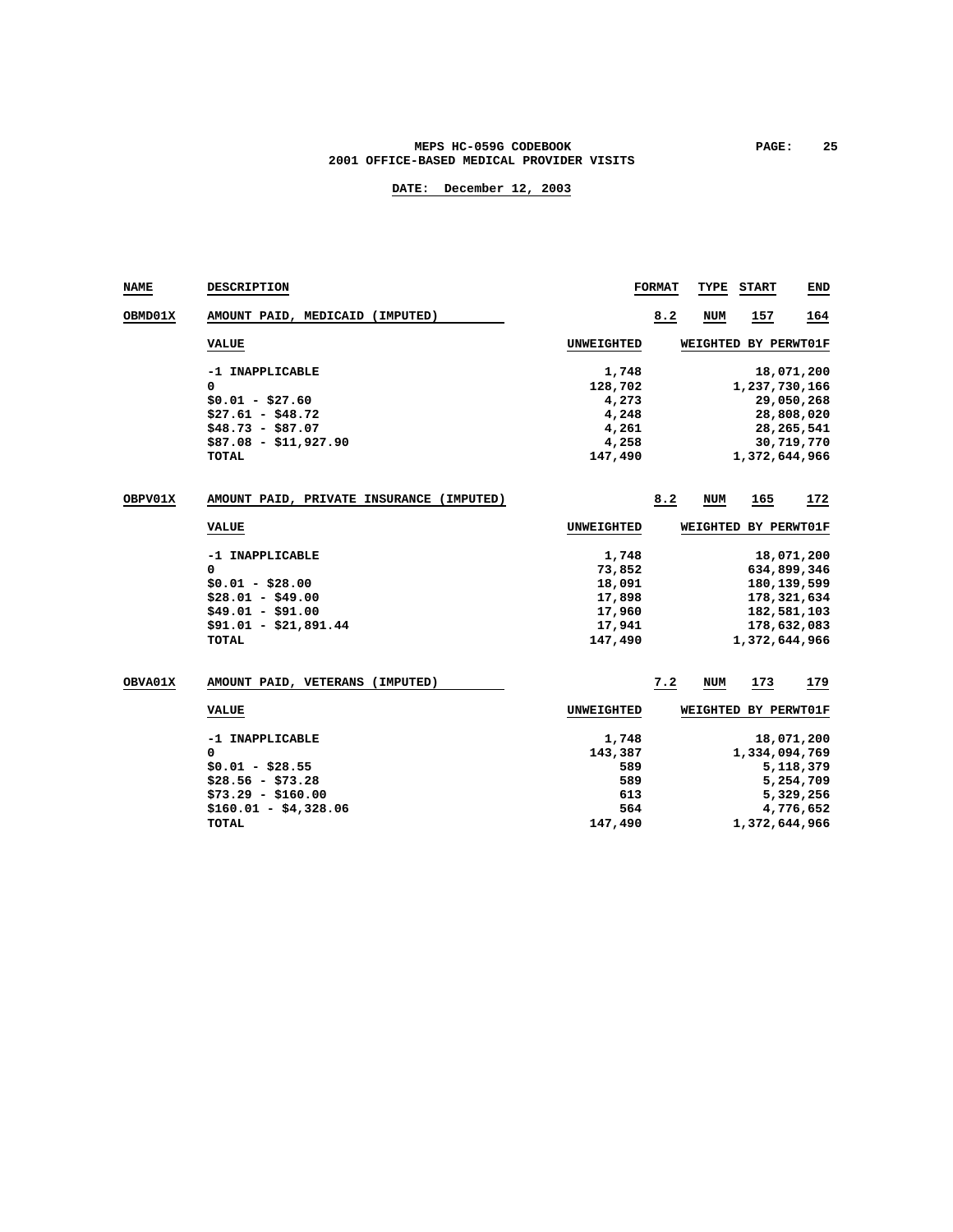#### **MEPS HC-059G CODEBOOK PAGE: 26 2001 OFFICE-BASED MEDICAL PROVIDER VISITS**

| <b>NAME</b>    | DESCRIPTION                              |                   | <b>FORMAT</b> | TYPE          | <b>START</b>         | <b>END</b> |  |  |  |
|----------------|------------------------------------------|-------------------|---------------|---------------|----------------------|------------|--|--|--|
| <b>OBTR01X</b> | AMOUNT PAID, TRICARE (IMPUTED)           |                   | 7.2           | <b>NUM</b>    | 180                  | 186        |  |  |  |
|                | <b>VALUE</b>                             | <b>UNWEIGHTED</b> |               | WEIGHTED      | BY PERWT01F          |            |  |  |  |
|                | -1 INAPPLICABLE                          | 1,748             |               |               |                      | 18,071,200 |  |  |  |
|                | 0                                        | 144,976           |               |               | 1,347,494,241        |            |  |  |  |
|                | $$1.50 - $21.20$                         | 192               |               |               |                      | 1,865,565  |  |  |  |
|                | $$21.21 - $39.15$                        | 196               |               |               |                      | 1,931,189  |  |  |  |
|                | $$39.16 - $74.67$                        | 191               |               |               |                      | 1,637,998  |  |  |  |
|                | $$74.68 - $3,049.72$                     | 187               |               |               |                      | 1,644,773  |  |  |  |
|                | TOTAL                                    | 147,490           |               |               | 1,372,644,966        |            |  |  |  |
| OBOF01X        | AMOUNT PAID, OTHER FEDERAL (IMPUTED)     |                   | 7.2           | <b>NUM</b>    | 187                  | 193        |  |  |  |
|                | <b>VALUE</b>                             | <b>UNWEIGHTED</b> |               |               | WEIGHTED BY PERWT01F |            |  |  |  |
|                | -1 INAPPLICABLE                          | 1,748             |               |               |                      | 18,071,200 |  |  |  |
|                | 0                                        | 145,077           |               |               | 1,349,500,590        |            |  |  |  |
|                | $$1.50 - $26.00$                         | 168               |               |               |                      | 1,302,177  |  |  |  |
|                | $$26.01 - $56.00$                        | 165               |               |               |                      | 1,272,443  |  |  |  |
|                | $$56.01 - $123.00$                       | 166               |               |               |                      | 1,333,427  |  |  |  |
|                | $$123.01 - $3,557.01$                    | 166               |               |               |                      | 1,165,128  |  |  |  |
|                | <b>TOTAL</b>                             | 147,490           |               |               | 1,372,644,966        |            |  |  |  |
| OBSL01X        | AMOUNT PAID, STATE & LOCAL GOV (IMPUTED) |                   | 7.2           | <b>NUM</b>    | 194                  | 200        |  |  |  |
|                | <b>VALUE</b>                             | <b>UNWEIGHTED</b> |               |               | WEIGHTED BY PERWT01F |            |  |  |  |
|                | -1 INAPPLICABLE                          | 1,748             |               |               |                      | 18,071,200 |  |  |  |
|                | 0                                        | 144,773           |               |               | 1,347,491,041        |            |  |  |  |
|                | $$1.08 - $23.00$                         | 245               |               |               |                      | 1,664,531  |  |  |  |
|                | $$23.01 - $54.00$                        | 243               |               |               |                      | 1,852,964  |  |  |  |
|                | $$54.01 - $90.00$                        | 239               |               |               |                      | 1,719,212  |  |  |  |
|                | $$90.01 - $4,850.00$                     | 242               |               |               |                      | 1,846,018  |  |  |  |
|                | TOTAL                                    | 147,490           |               | 1,372,644,966 |                      |            |  |  |  |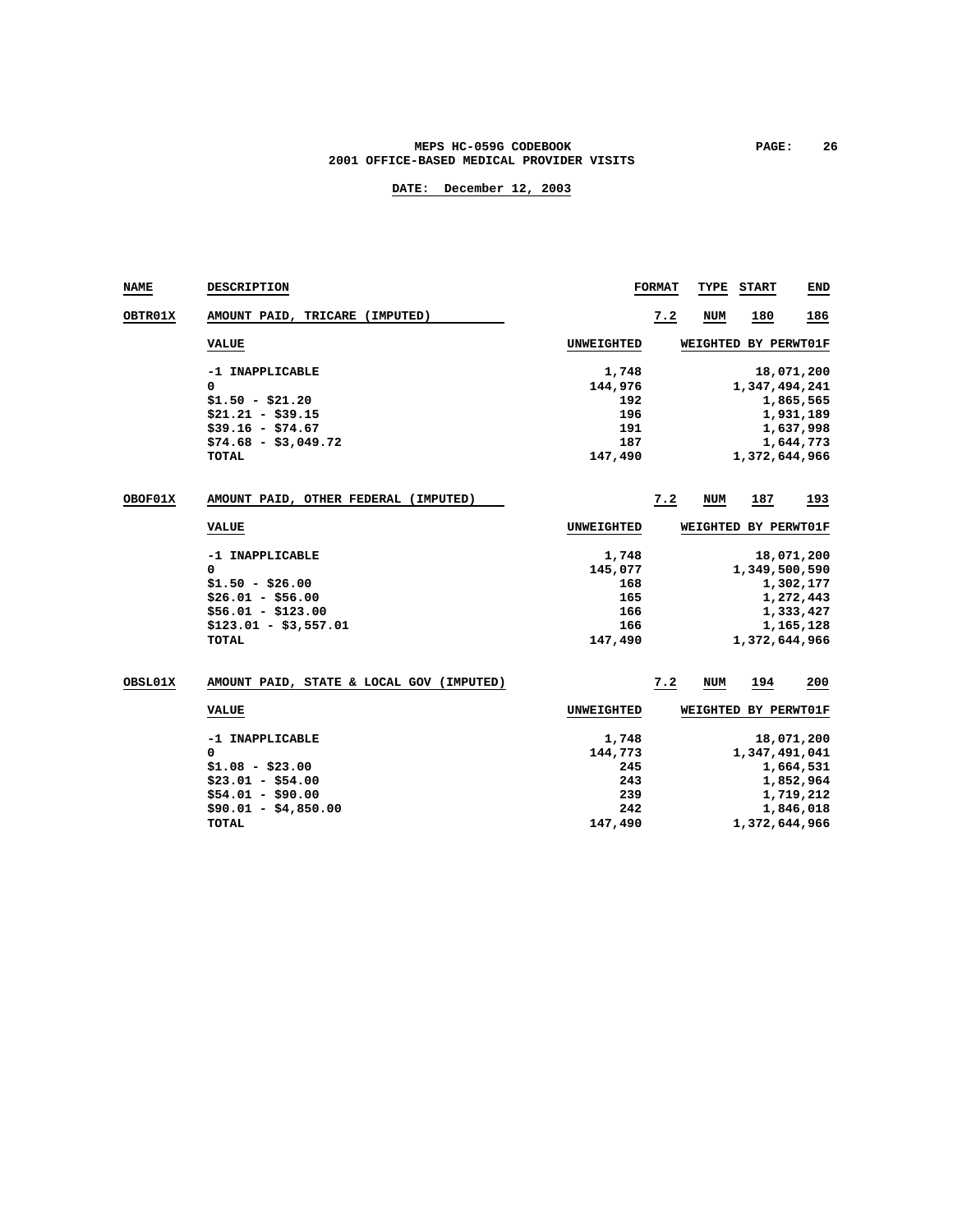### **MEPS HC-059G CODEBOOK PAGE:** 27  **2001 OFFICE-BASED MEDICAL PROVIDER VISITS**

| <b>NAME</b> | DESCRIPTION                          |                   | <b>FORMAT</b> | TYPE       | START                | <b>END</b> |
|-------------|--------------------------------------|-------------------|---------------|------------|----------------------|------------|
| OBWC01X     | AMOUNT PAID, WORKERS COMP (IMPUTED)  |                   | 7.2           | <b>NUM</b> | 201                  | 207        |
|             | <b>VALUE</b>                         | UNWEIGHTED        |               |            | WEIGHTED BY PERWT01F |            |
|             | -1 INAPPLICABLE                      | 1,748             |               |            |                      | 18,071,200 |
|             | 0                                    | 141,606           |               |            | 1,321,271,315        |            |
|             | $$0.43 - $40.00$                     | 1,166             |               |            |                      | 7,279,954  |
|             | $$40.01 - $67.50$                    | 917               |               |            |                      | 7,736,037  |
|             | $$67.51 - $116.00$                   | 1,021             |               |            |                      | 8,188,431  |
|             | $$116.01 - $4,607.00$                | 1,032             |               |            |                      | 10,098,029 |
|             | <b>TOTAL</b>                         | 147,490           |               |            | 1,372,644,966        |            |
| OBOR01X     | AMOUNT PAID, OTHER PRIVATE (IMPUTED) |                   | 8.2           | NUM        | 208                  | 215        |
|             | <b>VALUE</b>                         | <b>UNWEIGHTED</b> |               |            | WEIGHTED BY PERWT01F |            |
|             | -1 INAPPLICABLE                      | 1,748             |               |            |                      | 18,071,200 |
|             | 0                                    | 139,903           |               |            | 1,300,755,997        |            |
|             | $$0.01 - $11.35$                     | 1,460             |               |            |                      | 14,505,263 |
|             | $$11.36 - $30.00$                    | 1,481             |               |            |                      | 13,226,085 |
|             | $$30.01 - $65.00$                    | 1,450             |               |            |                      | 12,826,034 |
|             | $$65.01 - $85,000.00$                | 1,448             |               |            |                      | 13,260,386 |
|             | <b>TOTAL</b>                         | 147,490           |               |            | 1,372,644,966        |            |
| OBOU01X     | AMOUNT PAID, OTHER PUBLIC (IMPUTED)  |                   | 8.2           | <b>NUM</b> | 216                  | 223        |
|             | <b>VALUE</b>                         | UNWEIGHTED        |               |            | WEIGHTED BY PERWT01F |            |
|             | -1 INAPPLICABLE                      | 1,748             |               |            |                      | 18,071,200 |
|             | 0                                    | 145,047           |               |            | 1,349,893,824        |            |
|             | $$0.29 - $31.63$                     | 181               |               |            |                      | 1,486,717  |
|             | $$31.64 - $61.12$                    | 167               |               |            |                      | 1,152,915  |
|             | $$61.13 - $120.00$                   | 176               |               |            |                      | 1,131,345  |
|             | $$120.01 - $11,562.03$               | 171               |               |            |                      | 908,965    |
|             | TOTAL                                | 147,490           |               |            | 1,372,644,966        |            |
|             |                                      |                   |               |            |                      |            |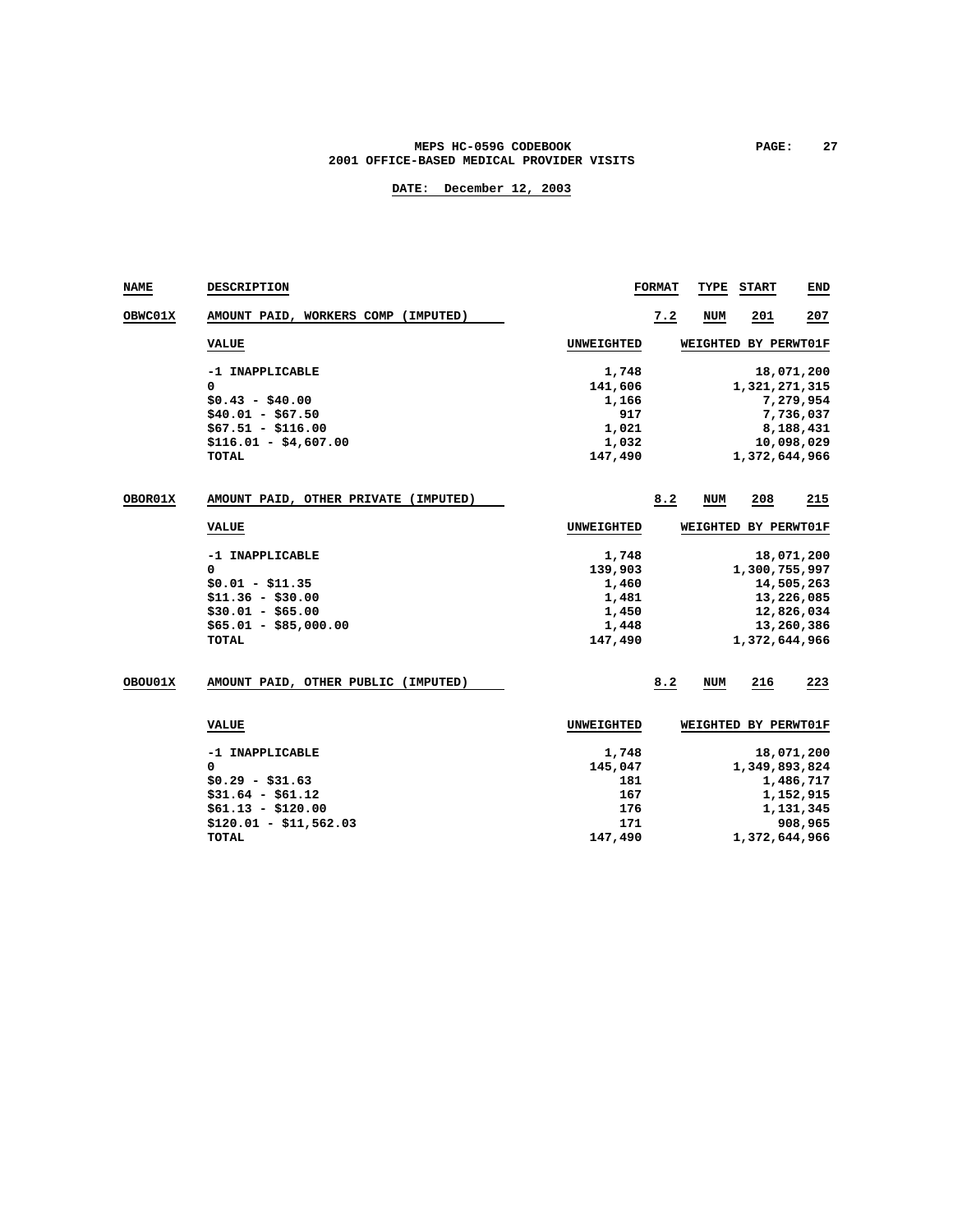### **MEPS HC-059G CODEBOOK PAGE:** 28  **2001 OFFICE-BASED MEDICAL PROVIDER VISITS**

| <b>NAME</b> | DESCRIPTION                            |                   | <b>FORMAT</b> | TYPE            | <b>START</b>         | END           |
|-------------|----------------------------------------|-------------------|---------------|-----------------|----------------------|---------------|
| OBOT01X     | AMOUNT PAID, OTHER INSURANCE (IMPUTED) |                   | 7.2           | <b>NUM</b>      | 224                  | 230           |
|             | <b>VALUE</b>                           | <b>UNWEIGHTED</b> |               |                 | WEIGHTED BY PERWT01F |               |
|             | -1 INAPPLICABLE                        | 1,748             |               |                 |                      | 18,071,200    |
|             | 0                                      | 142,239           |               |                 | 1,323,986,088        |               |
|             | $$0.24 - $25.00$                       | 902               |               |                 |                      | 7,019,490     |
|             | $$25.01 - $47.00$                      | 854               |               |                 |                      | 7,640,017     |
|             | $$47.01 - $98.00$                      | 873               |               |                 |                      | 7,969,676     |
|             | $$98.01 - $9,111.44$                   | 874               |               |                 |                      | 7,958,494     |
|             | TOTAL                                  | 147,490           |               |                 | 1,372,644,966        |               |
| OBXP01X     | SUM OF OBSF01X - OBOT01X (IMPUTED)     |                   | 8.2           | <b>NUM</b>      | 231                  | 238           |
|             | <b>VALUE</b>                           | <b>UNWEIGHTED</b> |               |                 | WEIGHTED BY PERWT01F |               |
|             | -1 INAPPLICABLE                        | 1,748             |               |                 |                      | 18,071,200    |
|             | 0                                      | 9,602             |               |                 |                      | 82,626,887    |
|             | $$0.39 - $40.76$                       | 34,057            |               |                 |                      | 305, 245, 167 |
|             | $$40.77 - $61.75$                      | 34,073            |               |                 |                      | 322, 173, 116 |
|             | $$61.76 - $109.00$                     | 33,980            |               |                 |                      | 323,493,910   |
|             | $$109.01 - $85,000.00$                 | 34,030            |               |                 |                      | 321,034,686   |
|             | <b>TOTAL</b>                           | 147,490           |               |                 | 1,372,644,966        |               |
| OBTC01X     | HHLD REPORTED TOTAL CHARGE (IMPUTED)   |                   | 8.2           | NUM             | 239                  | 246           |
|             | <b>VALUE</b>                           | <b>UNWEIGHTED</b> |               | <b>WEIGHTED</b> |                      | BY PERWT01F   |
|             | -1 INAPPLICABLE                        | 1,748             |               |                 |                      | 18,071,200    |
|             | 0                                      | 2,949             |               |                 |                      | 27,014,972    |
|             | $$2.00 - $55.00$                       | 38,612            |               |                 |                      | 351,781,605   |
|             | $$55.01 - $85.00$                      | 34,232            |               |                 |                      | 322,542,045   |
|             | $$85.01 - $156.00$                     | 34,341            |               |                 |                      | 326,051,826   |
|             | $$156.01 - $85,000.00$                 | 35,608            |               |                 |                      | 327, 183, 317 |
|             | TOTAL                                  | 147,490           |               |                 | 1,372,644,966        |               |
|             |                                        |                   |               |                 |                      |               |